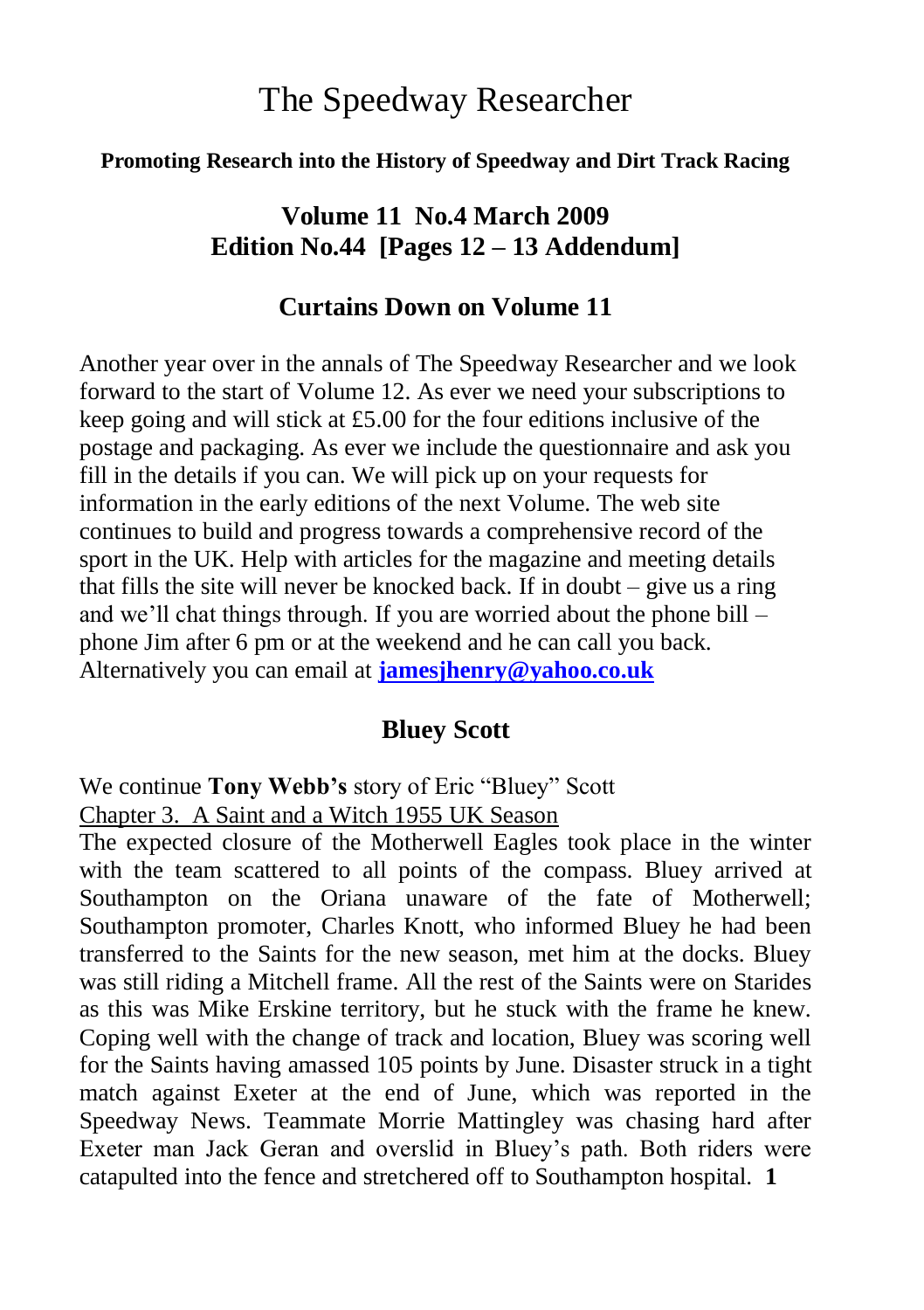No serious injuries were sustained. His form and confidence dropped further after his good friend and teammate Allan Quinn was seriously injured with a fractured skull in a meeting a few days later. Other riders' injuries always seemed to upset Bluey more than his own as we read later.

Bob Sharp who was riding for the Ipswich team at Southampton suggested a change of track might be the answer. The larger Foxhall Heath track seemed to have suited a lot of the Australian riders in the past. A deal was negotiated between Ipswich supremo Group Captain Arthur "Ben" Franklyn and his Southampton boss Charles Knott. Bluey rode the remainder of the season with the Suffolk club scoring 59 points which placed him at number six in the Witches scorers for 1955. Sadly he was not to regain his early season form. Ironically the rider he replaced was his former Motherwell teammate Larry Lazarus. Bluey was in familiar company with fellow Aussies Bob Sharpe and Junior Bainbridge, Ipswich had been a regular haven for Australian riders over the years. By coincidence New South Wales rider Bill Bryden, who nowadays is a near neighbour in Queensland, took his place in the Witches team for 1956. Bluey returned to Sydney at the close of the British season with no intention of a further trip to England.

Bluey commenced riding after a short break. January 14 1956 was not a profitable night day for him. In front of a 15000 crowd at the Sydney Showground he collided with former Ipswich and Rye House rider Ray Liston. Although Bluey escaped unscathed his machine was a total write off preventing any further participation in the night"s events.

There was no desire to return to the UK. With a good job in Sydney, Bluey was able to also ride regularly at the Showground which he did until the 1957/1958 season.

It was again that another rider"s misfortune prompted his retirement. Close friend and former Southampton signing Bruce Croxon sustained fractures to both legs and one arm in a terrifying crash at the Royale in a handicap event - that's enough said Bluey and called it a day in February 1958. He then took a job at Hardie Rubber in Sydney and settled down to Australian life

Bluey was married in December 1959 to Ann, a Scottish girl, from the Motherwell area. Ann and her parents were speedway supporters. The excellent collection of memoirs of Bluey"s career are due to the dedicated collecting of newspaper articles by his mother-in-law in Scotland. British fans were pleased to read in the Speedway Star of 14 February 1959 that Bluey was set to return to England for the 1959 season. This was denied by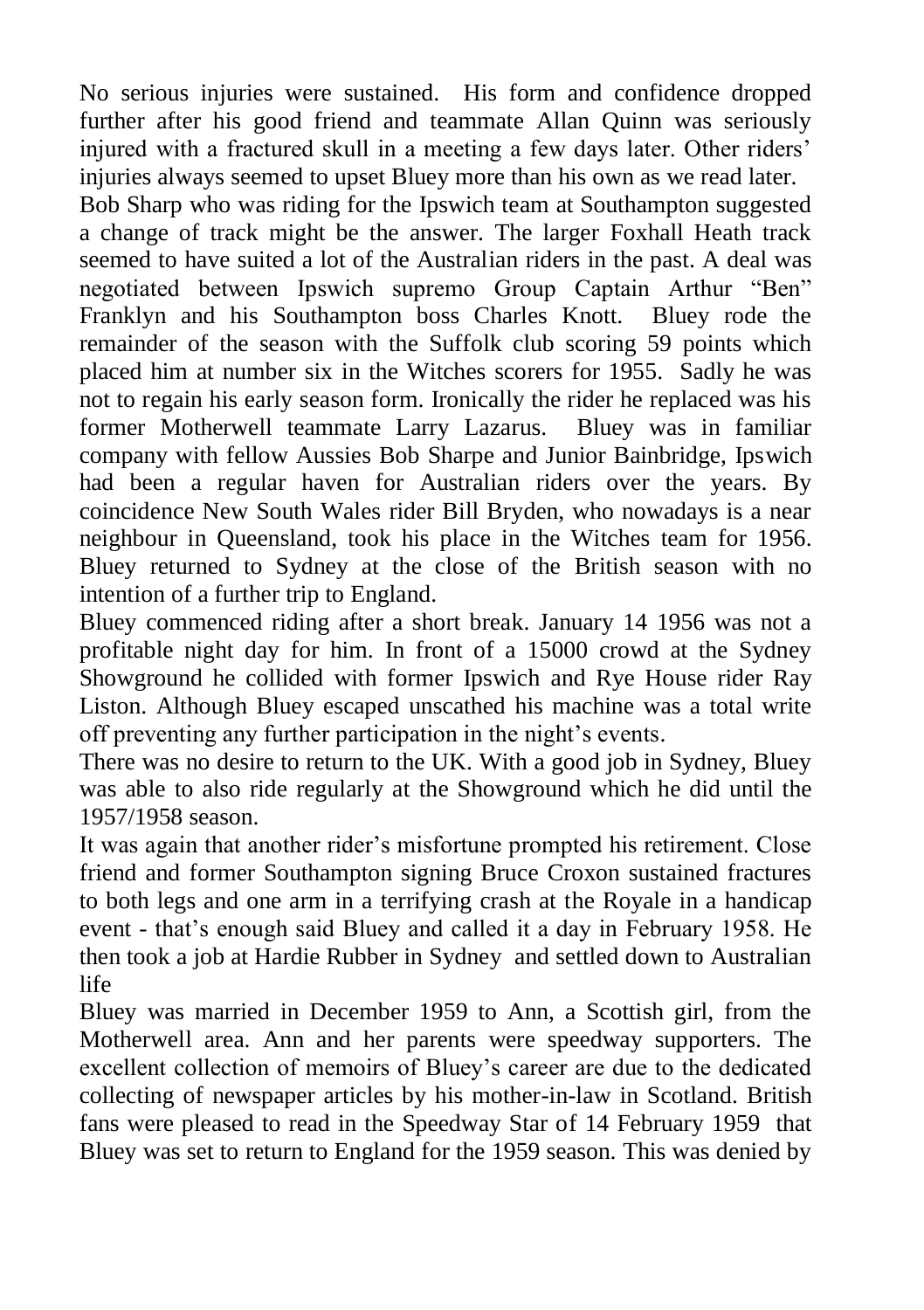**2** the Australian correspondent at the time.As this shows, for some teams Chapter 4 The Comeback 1963 -1966

Bluey and Ann returned to Scotland for an extended holiday in January 1963. Wondering if he could make a speedway comeback at the age of 33 he contacted Edinburgh promoter Ian Hoskins, where he had a few pre season trials. The Monarchs had a full compliment of riders. Ian referred Bluey to promoter Reg Fearman, who had split from his partner Mike Parker. Reg having control of Middlesborough, Stoke and Long Eaton invited him down to Stoke for a practice session. The small Sun Street circuit was not one of his favourite tracks. Bluey recalls that Colin Pratt and Pete Jarman were like express trains in practice, which made Bluey realise he had some cobwebs to shake off. Reg signed him up for the Archers in the North Midlands who raced in the Provincial League. Living accommodation for Bluey and Ann found in Leicester with the help of Vic White.

In a successful season Bluey rode well to establish himself as third heat leader with a total season"s point score of 126. Provincial League tracks had a reputation for not always being up to scratch, but Bluey coped well bearing in mind that many were new to him after his 7 years away. The injury bug struck on May 25 at Rayleigh. Ahead of the field in his second ride, he overslid and was carted off with a couple of broken ribs. He considers this to be one of his most painful injuries, which restricted his breathing and confined him to bed for a while. Bluey recalled that Vic White visited him a few days after the accident enquiring if he would be fit to ride the next meeting!! When Vic bruised his ribs later on, he was out of action for a much longer period of time.

On the International scene he was selected for all 5 matches for the Overseas team against Gt. Britain at Edinburgh, St Austell, Stoke, Wolverhampton and Exeter scoring a total of 19 points.

Bluey also top scored with 11 points for a team called Kiwis and Kangaroos who lost to the Lions 35-43 at Station Road in early October.

At all times his preparation was professional. The author Tony Webb recalls Long Eaton"s visit to Hackney in July 1963 very clearly; "*I was hanging around the pits hoping for a second half ride from Mike Parker. My mentor the former Ipswich and Shelbourne Park rider Rod Laudrum had berated me over the poor appearance of my machine, pointing out Bluey's bike as the standard I should aim for. That sticks in my memory!"* 

The Archers team in 1963 included fellow Australian Charlie Monk from Adelaide, Jon Erskine son of frame builder Mike, Danny Dunton, Norman Storer, the late Gil Goldfinch, Ken Vale, Slant Payling and present **3**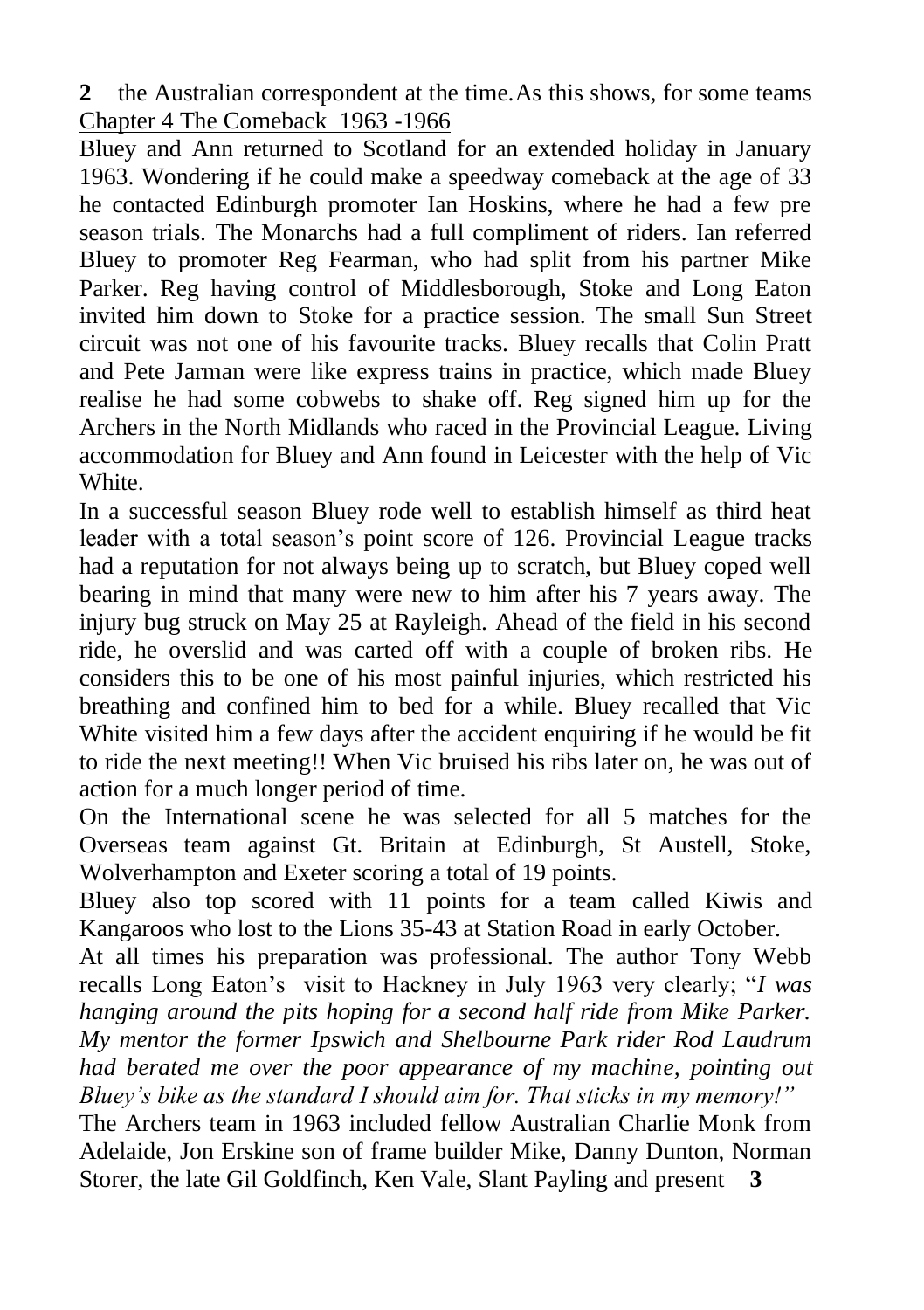day secretary of the World Speedway Riders Association, Vic "The Legend" White.

Bluey's total scores for 1963 was 145 points from 26 meetings. 1964 Uk Season Middlesboro Bears

Bluey and Ann left their base in Leicester returned to Scotland for the close season taking up residence in Noble Road, Bellshill which remained the home base for the remainder of his British career. He obtained a day job at the AEI in Motherwell After a few matches at Long Eaton in early 1964 Reg Fearman moved Bluey to the North-East for his Middlesborough Bears who were below strength. The drive from Scotland down to Teesside was a journey that passed through some of the best of British countryside and one that Bluey enjoyed. The 302 metre Cleveland Park track was to his liking which reflected in his scoring. That season he improved his total score to 161. He became the second highest team member between Dave Younghusband and Eric Boocock. There was a good team atmosphere at Middlesborough and strong friendships were made with Clive Hitch, from the South and Northeners Alan Butterfield and Slant Payling. Reaching the British final at Belle Vue was another milestone in his career. Bluey was partnered with Clive Hitch, who was known as "Clive the Dive" , not all the team were keen to ride with the Rye House boy, however Bluey paired with Clive and they rode well together. The last meeting of the season against the Glasgow Tigers was a hard fought encounter, the Bears ran out winners 41-37 due to two great 5-1s by Bluey and Clive. Bluey also made a few appearances for his 1963 team, Long Eaton in the 1964 season as the Archers were hit hard by injuries he scored 16 points for the Archers.

1965 UK Season Glasgow White City Tigers British League

This was the year that proved to be the best year of his long career. The British League was founded and Bluey found himself back in his beloved Scotland as a member of the Glasgow White City Tigers, under the management of the flamboyant Kiwi Trev Redmond, the co – promoter of Ian Hoskins. He was reunited with his former 1963 Long Eaton teammate South Australian, Charlie Monk. Also in the side were New Zealanders Bruce Ovendon and Graham Coombes, Norwegian newcomer Nils Paulsen, the great character Chris Julian from Cornwall, who was later to lose his life in an ultra light aircraft. Also in the team was frame builder Maury Mattingley who was the first and possibly only commuter by plane from his home in Southampton. Bluey and Chris were often paired together and displayed great team riding skills which was becoming a forgotten art **4** in speedway.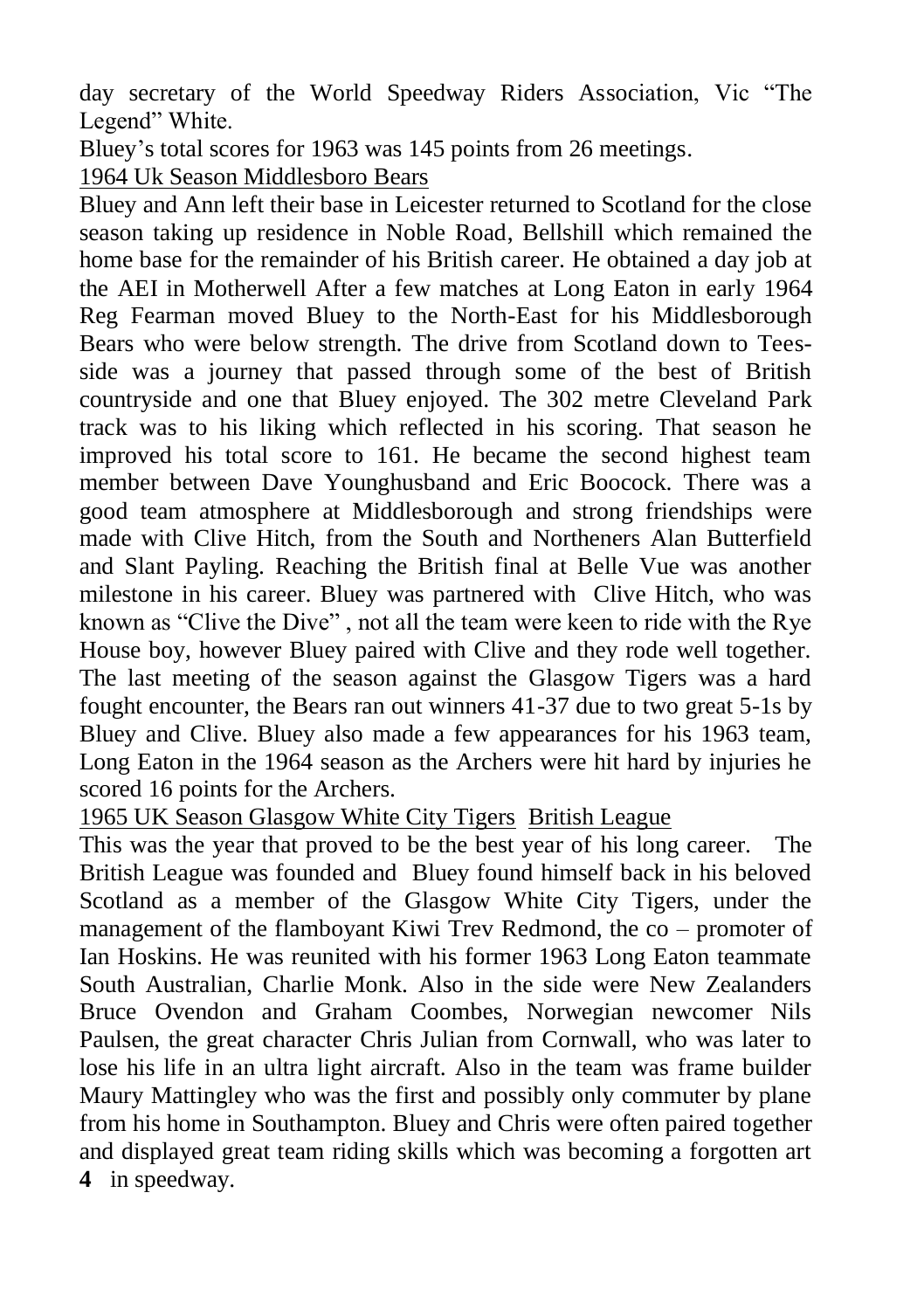Bluey hit the traps from the opening meeting scoring a maximum against Hackney at home, it was to get even better in May when he rode 10 meetings with an average of over 10 points. Enough for Ann to consider giving up her day job! Maximums were recorded at home to Long Eaton and at Cowdenbeath, the latter running open meetings which was an extra bonus for Scottish based riders. Open bookings and guest rider chances were scarce for riders living in the north, the short Cowdenbeath season was a blessing. Bluey found the track to his liking recording two maximums there. The month was rounded off when Bluey got his chance to wear the St Andrews Cross body colours for the second time, when he was called up for the International against England at Newcastle. He scored 4 points.

The good form continued into June with a second place in the Scottish Best Pairs at Edinburgh partnered with the canny Jimmy Tannock. For once the World Championship trail was rewarding, 10 at Sheffield, 6 at Cradley Heath and Poole, then a powerful 14 points at Glasgow put Bluey into the semi finals for the first time.

July brought the World Championship semi final at Poole, but the Wimborne road circuit did not prove a happy hunting ground, Bluey was eliminated with only manage one point. The league program got busy in August and September with double figure scores against Cradley and Edinburgh.

Safety standards at some tracks were not always up to scratch. Bluey recalls copping a painful toe injury at Newport at the end of August when he caught his right foot in a kick board at the base of the safety fence that was overlapped the wrong way. Lucky he did not lose his foot as Bristol"s Mike Beddoe did at Fleetwood.

The Tigers had an epic Scottish Cup encounter with arch rivals Edinburgh. To the delight of the jubilant fans the Glasgow team won on aggregate by a single point. The best season of his career ended on a high with a paid maximum against Sheffield on October 22 -a terrific season with his highest average to date, 7.613, riding in 37 matches for the Tigers

## 1966 BRITISH LEAGUE

This was to be the final season in a 15-year career. His long overdue recognition in international circles was certified with a selection for all five tests against the auld enemy. Scoring 35 points from the five meetings, Edinburgh, Glasgow, Halifax, Newcastle and Middlesboro he was Scotland's fourth highest scorer. Alas, the boys from the Land of the Heather went down 3-2. This gave Bluey a total of 8 Scotland caps and an average of 5.56 from 64 points scored. **5**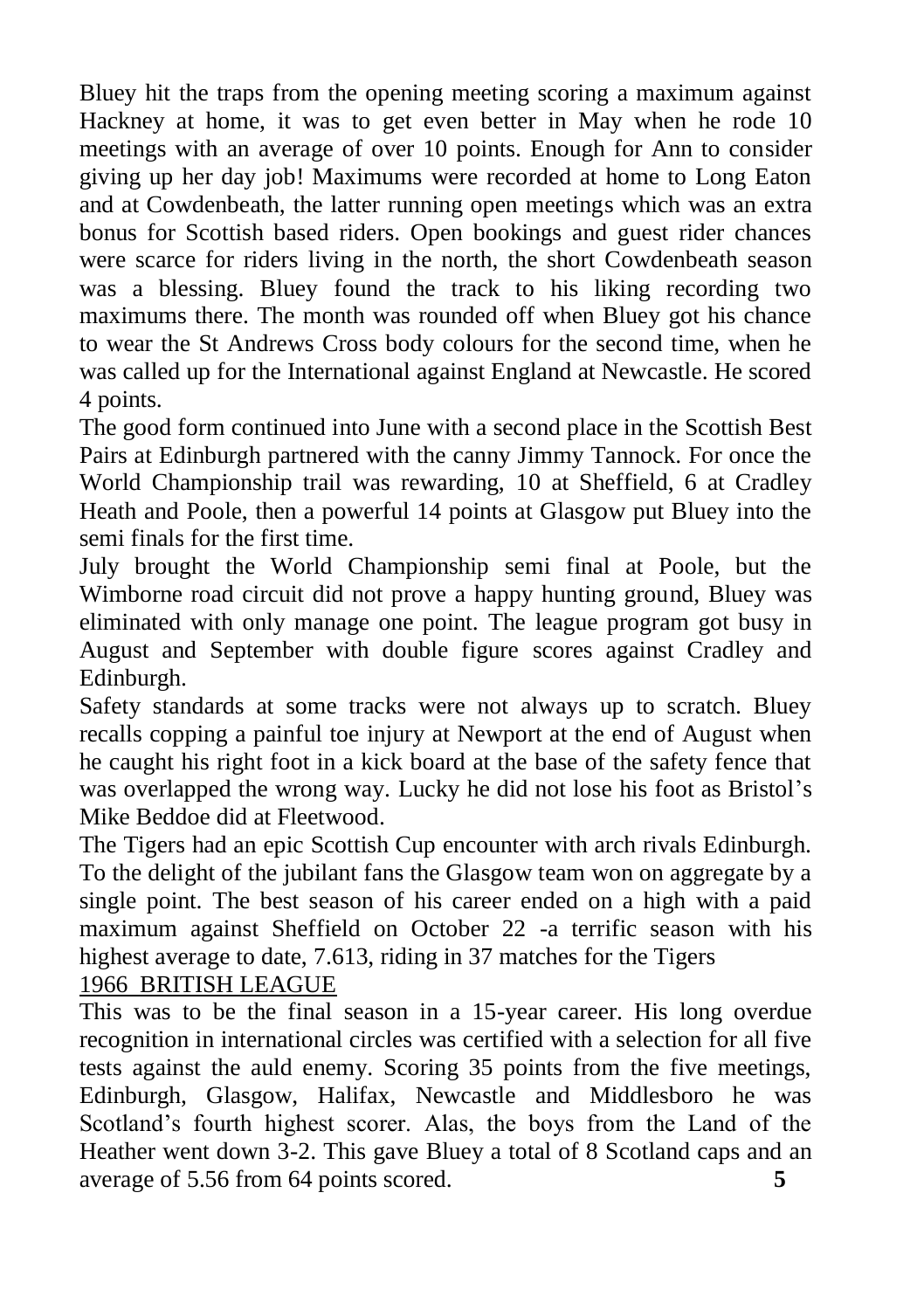The Russians came to Scotland to meet the home team at Meadowbank on July  $1<sup>st</sup>$ . In a thrilling match the Scots displayed great team riding skills to emerge victors 57-51, Bluey scored 7 points.

In a 2008 British speedway forum posting by Ian of Scotland the following comment was made;

*"When I see the name Bluey Scott it always brings back the same memory from the mid 1960's Scotland would race against England, Poland, Russia or something called Overseas, which was broadly a team drawn from Australian and Kiwi riders. Thus it came to pass that George Hunter and Bluey Scott came to be paired together; the old format gave each pair six rides. Bluey rode for Glasgow and George for Edinburgh. Strange bedfellows indeed, but for some reason they had the amazing capability to team ride together.*

*I have seen many examples of team riding over the years, but if any two riders practised the art better then Bluey and George then I missed it."*

It was to be a season beset by injuries, in the British League match at Exeter on May 16, a pile up with the home pairing Colin Gooddy and Jimmy Squibb left him battered and bruised.

Riding for Scotland against England on May 7 at Edinburgh Bluey scored 10 points, followed by another good score of 13 in the match on 17 June at Glasgow and 8 on June 27 at Halifax. The fourth match in the series was at Middlesborough where he could only manage 2, and the same score at Newcastle which was the deciding match of the series. The Scots lost 2-3 to the auld enemy.

In the Scottish Riders Championship a second place to George Hunter was another milestone

The injury bogey struck again in the match against Hackney Hawks at Glasgow on July 13when Bluey suffered a broken ankle. This was to keep him out of the team until September. The World Championship trail proved less fruitful than the previous season. An 8 point score at Glasgow and 7 at Coventry in the qualifying rounds was insufficient for further progress. Riding 22 official matches he scored 150 points, which put his average, a tad lower than 1965 at 7.059.

The final meeting in a long UK career was at Newcastle in the individual classic, the Olympia on October 17, his last race was a second in heat 17 to Alan Butterfield, ahead of New Zealander Dave Gifford and fellow Australian Alan "Skippy" Paynter. It was fitting that the last race should have a rider from each of the countries that had played a part in his career.

**6** Chapter 6 Back to Australia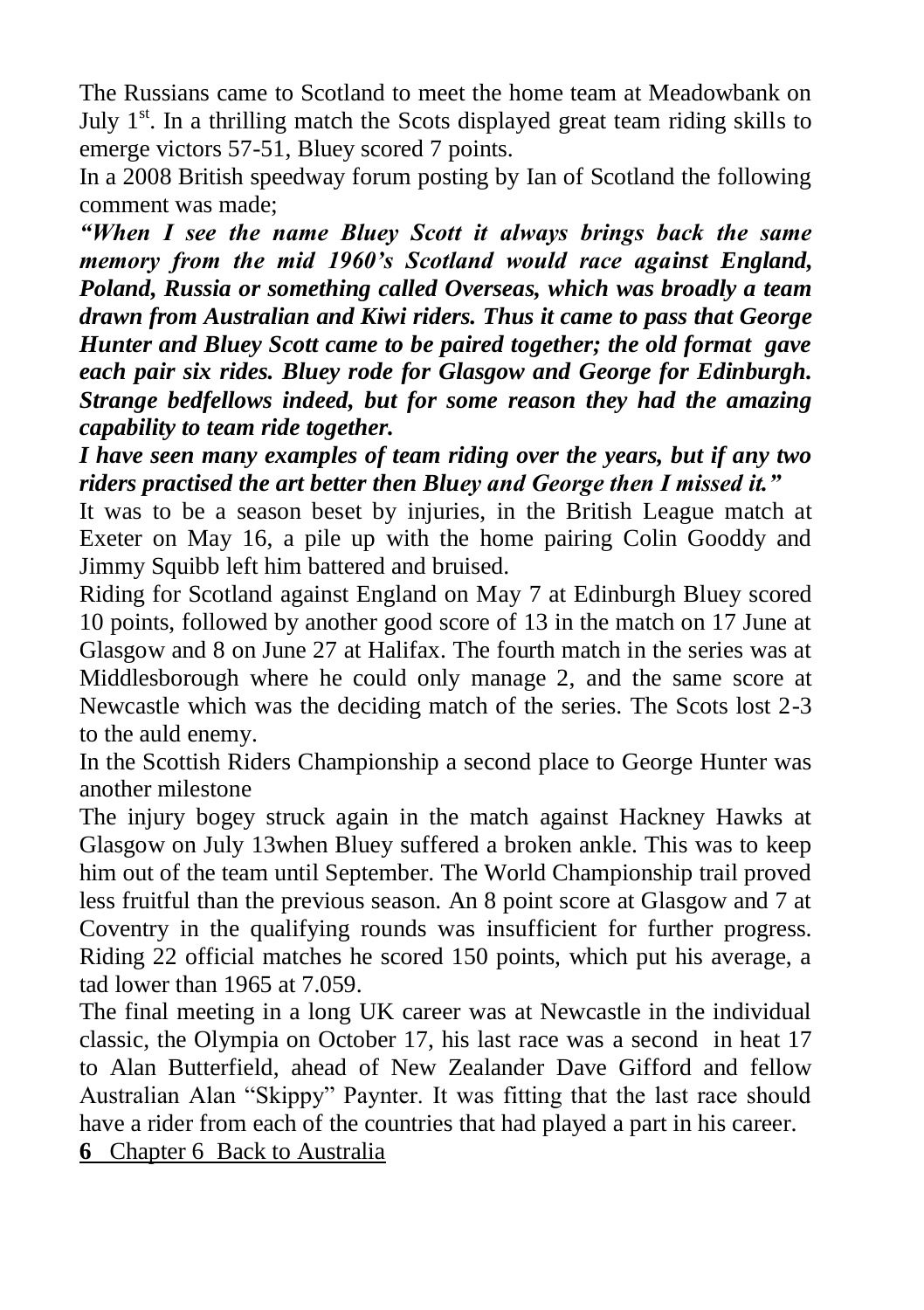Bluey started riding at the Sydney Showground on January 7 1967 after a 7-year absence from the local scene after settling in Sydney. He was saddled with a 110-yard handicap that seemed harsh after so many years out of the saddle. But he still showed up well, running second in the handicap final beating Brian Collins and Jack White. However on January 14 the injury bug struck again in heat five of the handicap heat. Leaving fellow back marker Gordon Guasco trailing in his wake Bluey looked set to reel in the rest of the field in one lap, but he hit a slick patch and was flung backwards into the concrete wall. Although he rose to his feet and made his way to the ambulance room, he was taken under protest to hospital where x-rays revealed he had fractured two vertebrae.

While in hospital he was visited by former Ipswich team mate Bob Sharp who suggested a share in a new promotion at Rockhampton in Queensland along with Sydney rider Gordon Guasco. Bob had many contacts in the north as he had ridden there for several years. It was two months before Bluey could get out of hospital. He then headed straight for Rocky to prepare for the opening of the 1967 season. Bob and Gordon came north later in time for the opening night.

Bluey took delivery of his new Jawa from Fred Jolly the Adelaide importer in time for the October 7 1967 meeting. He had immediate success on the new steed, taking out the All Stars Handicap from Gordon Guasco and Kevin Torpie.

A special mention should be made on the background of Fred Jolly. The ESO had been imported by Fred at the end of 1959. There were many teething problems with the new machine, Fred sponsored not only his local riders Jack Scott [no relation to Bluey] and Dennis Gavros, but also the visiting Adelaide riders Ove Fundin, Ken McKinlay and Ivan Mauger. Also interstate riders Bob Sharpe in Sydney and Chum Taylor in West Australia. Between these riders and particularly the latter two, the problems were ironed out. By 1965 the ESO was a match for the JAP. The first ESOs to arrive in England were shipped in by Australian riders.

Then after all his sponsorship and financial outlay Fred received a devastating blow when the mighty Jawa/CZ company who had then taken over the manufacture of the ESO decided to take away Fred"s sole concession and let every Jawa/CZ motorcycle dealership in Australia have the option to sell the speedway machine. Fred"s response was to immediately going into production with his own machine the SR 60, the Southern Racer. This involved an outlay of \$40,000 for development costs alone. Sadly there was no happy outcome as only a few SR60"s were **7**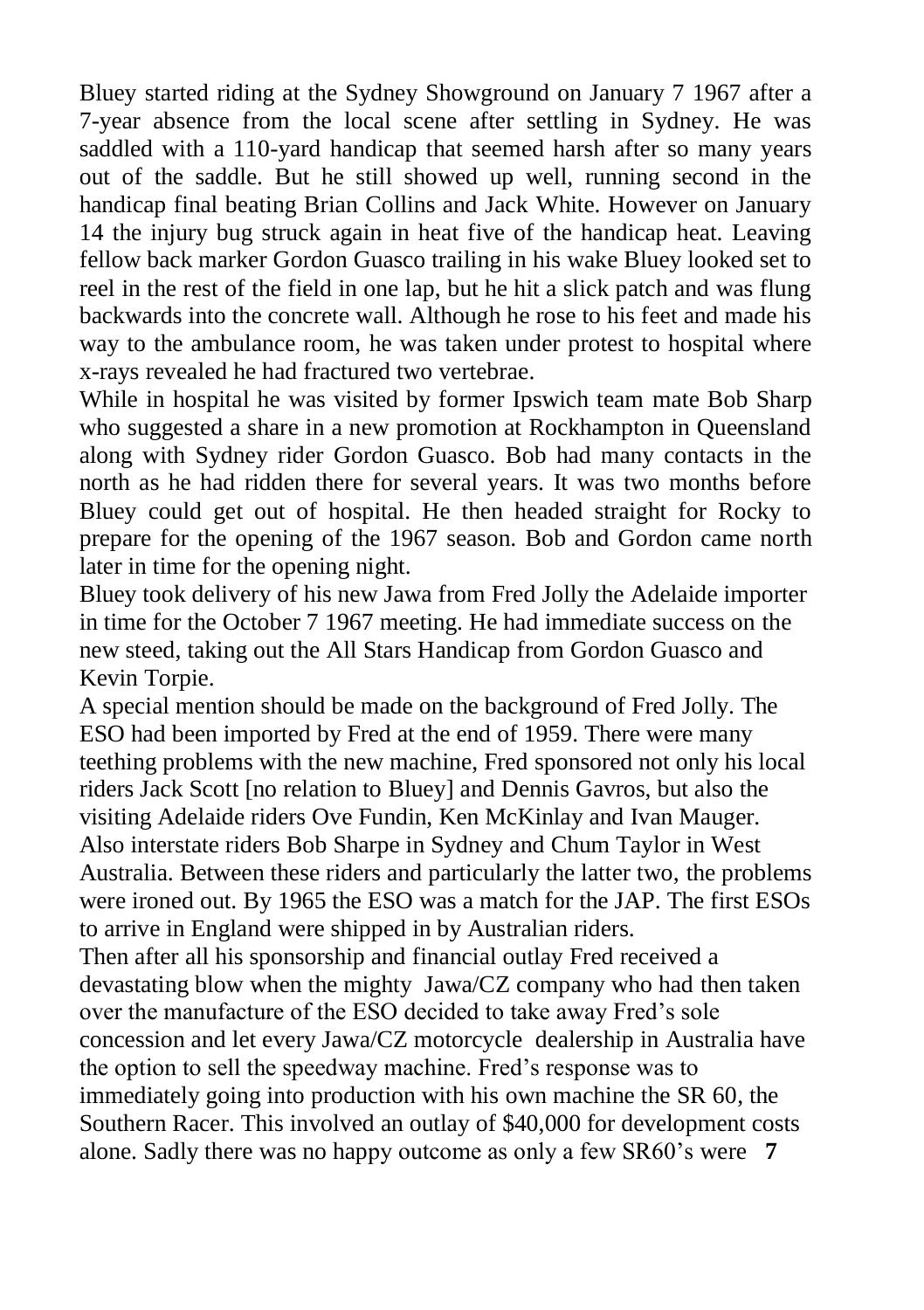produced. The name of Fred Jolly plays a big part in Australian speedway history as a benefactor and mechanical pioneer.

Back to Bluey"s story, June 29 1968 was another milestone in Bluey"s long career. In a night of thrills and spills at the Rockhampton track he took out the Queensland four lap championship from Bob Sharp and Jack White winning the final all the way from the gate. The star studded field included Peter Ingram, Keith Gurtner, Bert Kingston Bill Honeyman, Kev Torpie Les Bentzen Bryan Loakes and from interstate Pete Bradshaw and Johnny Dewhurst. The crowd gave him a standing ovation.

The trio of Bluey, Bob and Gordon became known as the Bob Sharp Troupe. During the period 1967-1969 they rode all over Queensland from Brisbane and Ipswich up to Mackay, Bundaberg, Rocky, Townsville, Gladstone and as far north as Cairns.

**Dave Lanning,** *Speedway Star 15 November 1968 reported that Bluey had said that he would not ride for the Australian team against the Lions for personal reasons. Lanning went on to say that expert opinion was that Bluey could be persuaded, although he had big promotion ties in Queensland.*

The 1968 Northern Queensland season re opened at rain soaked Rockhampton Showgrounds on March 23. Bluey ran second in the Senior Scratch race to Jack White, then took out the consolation from a 180-yard handicap.

June 14 was the Royal Agricultural Show meeting in Rockhampton. Before a large attendance Bluey took out another title with a victory in the Central Queensland 3-lap Championship.

Moving on to Gladstone two days later he had a less successful afternoon at the revival meeting on the old speedway circuit.

World champion Ivan Mauger returned to Rocky on November 20, after a 6 year gap, but had to give second best to an in-form Bluey who beat the 1968 World Champion twice in three of their encounters in handicap events.

The Queensland against Great Britain match at the Ekka on January 4 was to be Blueys last international outing, but there was no happy ending. In heats 3 and 5 he clobbered the fence coming out of the last bend in the same spot each time. Bruised and battered he took no further part in the meeting which Great Britain won 30-24. Another Australian legend Keith Gurtner also had a night to forget with a pointless score.

1969 was to be the final season. Gordon had gone back to UK to further his **8** career with Poole in the British League; Bob wanted to return south.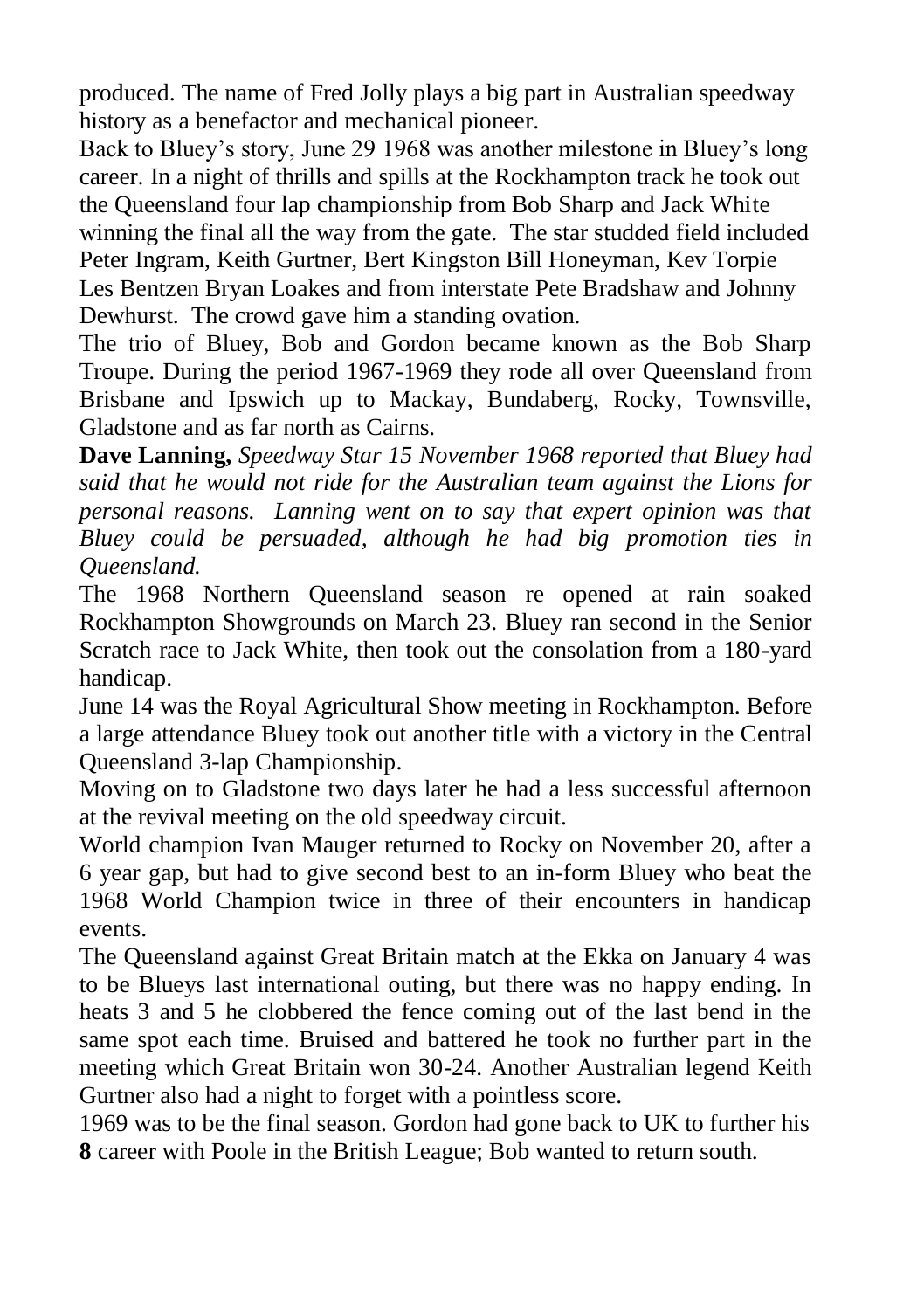Attendance had been falling off. It was time to hang up the leathers for the last time.

An opportunity to run a furniture removal business in Rockhampton, which involved interstate driving, was a livelihood until 1978 when the call of the Highlands could not be resisted. Bluey can tell a very funny story regarding driving all the way to Western Australia with furniture and having to sit there a week or more waiting to get paid!

Bluey has since resisted overtures to ride in Exhibition races and Classic meetings. "I am a racer he declares therefore if I get on a bike there is a good chance I will cop another injury – I have seen enough of hospitals over the years.!"

He was enticed back for one meeting at Berwick in 1977 when he rode on borrowed equipment in the Willie Templeton Testimonial meeting.

Chapter 7 Scotland Beckons Again 1978-80

Returning to Scotland once more for an extended working holiday Bluey found work driving for the Beaton coach firm in Glasgow. James Beaton had taken over the Glasgow Tigers that had now moved to Blantyre. He was soon called in as track manager of the new circuit. There was a

Queensland connection in the team in Merv Janke who was a Tigers heat leader.

Returning once more to Australia Bluey took up work as a storeman with a pump manufacturer in Artarmon, New South Wales where he stayed until retirement in 1994

Bluey settled on the Gold Coast at Burleigh Waters in 1995 where golf and walking are his main interests. He visited Scotland in 2007. He likes to get a trip to Scotland every few years. In 2007 they were the guests of Reg and Eileen Fearman at their home in the South of France, managing to play a couple of rounds of golf which included Ove Fundin, a near neighbour of the Fearmans.

He still takes an interest in the local speedway scene at the Labrador track near his Gold Coast home and is active in both the UK and the Australian Veterans Associations. He retains a good collection of photographs and press cuttings of a long career.

For the technically minded Bluey"s first machines were Mitchell Japs. He rode Maur -Matts on his return to England in 1963. His engines were self tuned, never having the luxury of a tuner like the present day riders have, although in his early days in Australia he had the help of Jack Cowan from whom he learnt a lot about what makes an engine tick. Townsville speedway bike restorer Marcus Williams is currently restoring one of Bluey"s early JAP machines. **9**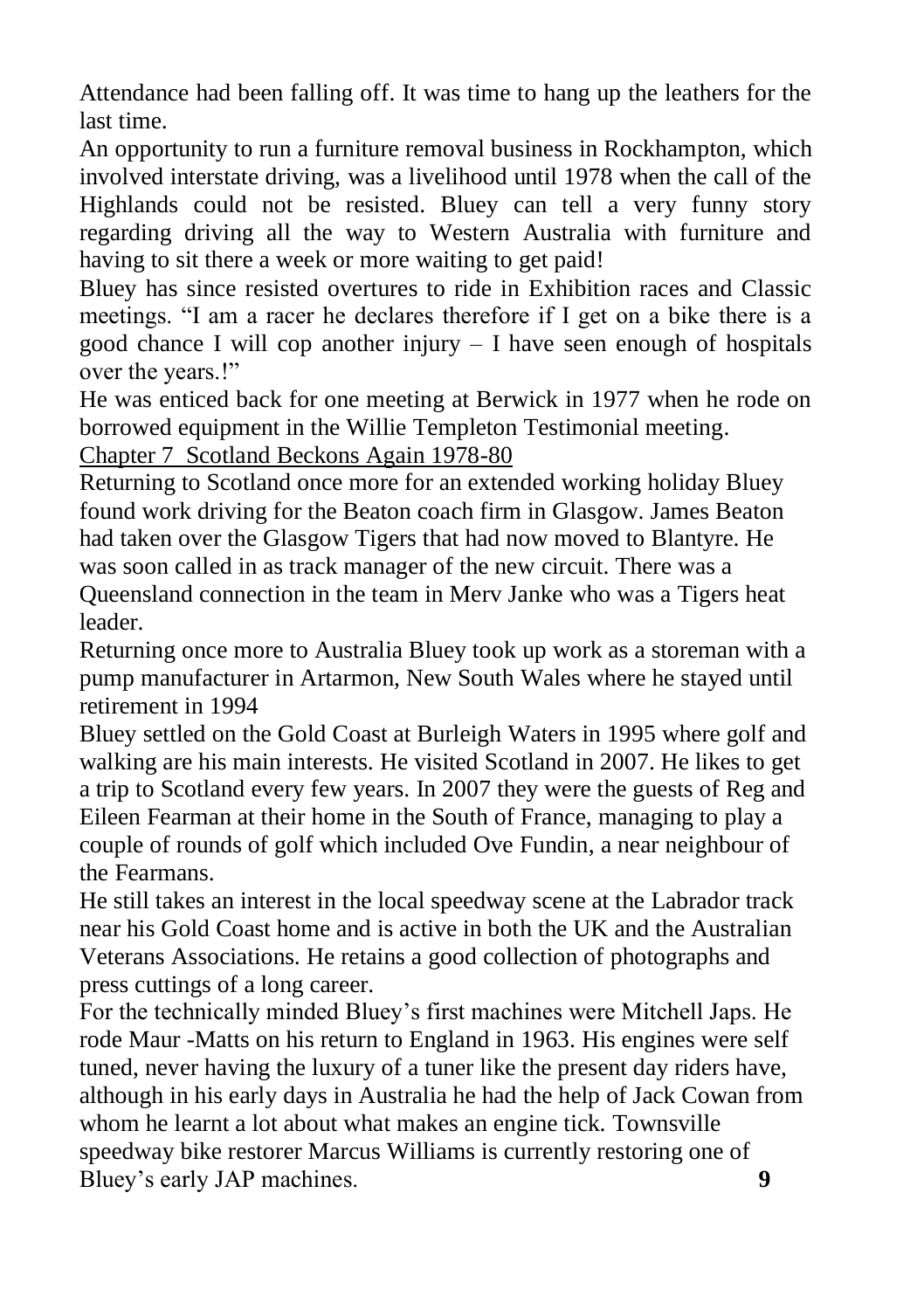This completes my story on Bluey Scott the comeback man, the testimony to this faithful servant to the sport of speedway is in the fact that although he never attained super star stature, he is still remembered not only by his fans but also has the respect of fellow riders and promoters. I am privileged to have had access to his photo albums and memoirs and enjoyed the hospitality of Bluey and his wife Ann at their home on the Gold Coast where we have talked through the aspects of a long career.

# **AUSTRALIANS IN UK 1928 - 2007**

Part 2 of **Tony Webb's** list and yet again you are invited to pass your comments on the attached list.  $S/H =$  Second half rides only. ISL = International Speedways Ltd. DSL = Dirt Track Speedways Ltd  $T/A$  = track accident  $R \setminus A$  = road accident. Of you have any additions or alterations to Tony"s list, please get in touch with him at [binbooks@iinet.net.au](mailto:binbooks@iinet.net.au) 

| Name                 | Team details as known<br>State                     |  |  |  |  |  |  |  |  |  |
|----------------------|----------------------------------------------------|--|--|--|--|--|--|--|--|--|
| Clay Norman          | NSW Exeter. 1948/1949. Died track accident Sydney  |  |  |  |  |  |  |  |  |  |
|                      | January 1950                                       |  |  |  |  |  |  |  |  |  |
| Clementson Jack      | NSW Glasgow 1939 1948 (?) Retired in 39 to         |  |  |  |  |  |  |  |  |  |
|                      | manage Glasgow Speedway                            |  |  |  |  |  |  |  |  |  |
| Coddington Neil      | QLD Hull 1977, Newcastle 1978/9                    |  |  |  |  |  |  |  |  |  |
| Coles David          | WA Leicester 1978, Scunthorpe 1979                 |  |  |  |  |  |  |  |  |  |
| <b>Collins Eric</b>  | QLD Lea Bridge 1931, Plymouth 1932, Wimbledon      |  |  |  |  |  |  |  |  |  |
|                      | 1935/9                                             |  |  |  |  |  |  |  |  |  |
| <b>Collins Mark</b>  | NSW Nottingham 1978/80, Stoke 1980, Cradley        |  |  |  |  |  |  |  |  |  |
|                      | 1980                                               |  |  |  |  |  |  |  |  |  |
| <b>Collyer Brent</b> | QLD                                                |  |  |  |  |  |  |  |  |  |
| Colquhoun Rod        | NSW Peterborough Edinburgh 1989, Poole 1990        |  |  |  |  |  |  |  |  |  |
| Cooper Ron           | QLD<br>Boston Cradley 1975/8                       |  |  |  |  |  |  |  |  |  |
| Comerford Roger      | NSW Glasgow/Weymouth/Stoke 1979                    |  |  |  |  |  |  |  |  |  |
| Conway Maury         | VIC Eastbourne 1957, Swindon 1958 Holland 1957     |  |  |  |  |  |  |  |  |  |
| Conway Noel          | VIC Eastbourne 1957, Swindon 1958                  |  |  |  |  |  |  |  |  |  |
| Conroy Mike          | WA Weymouth/Middlesboro/Milton Keynes 1978         |  |  |  |  |  |  |  |  |  |
| <b>Connelly Doug</b> | NSW St Austell 1953                                |  |  |  |  |  |  |  |  |  |
| Cort Clem            | NSW Belle Vue 1930, Died R//A Uraguay 1931         |  |  |  |  |  |  |  |  |  |
| Cowan Andy           | Middlesboro 1972/6<br>WA 1                         |  |  |  |  |  |  |  |  |  |
| Cox Keith            | QLD<br>Edinburgh 1948                              |  |  |  |  |  |  |  |  |  |
| Cresp Ray            | VIC Wembley/Eastbourne 1956, Oxford 1957,          |  |  |  |  |  |  |  |  |  |
|                      | Ipswich 1958/9/60/1, Poole 1959, St. Austell 1963, |  |  |  |  |  |  |  |  |  |
| 10                   | Long Eaton 1963, West Ham 1964                     |  |  |  |  |  |  |  |  |  |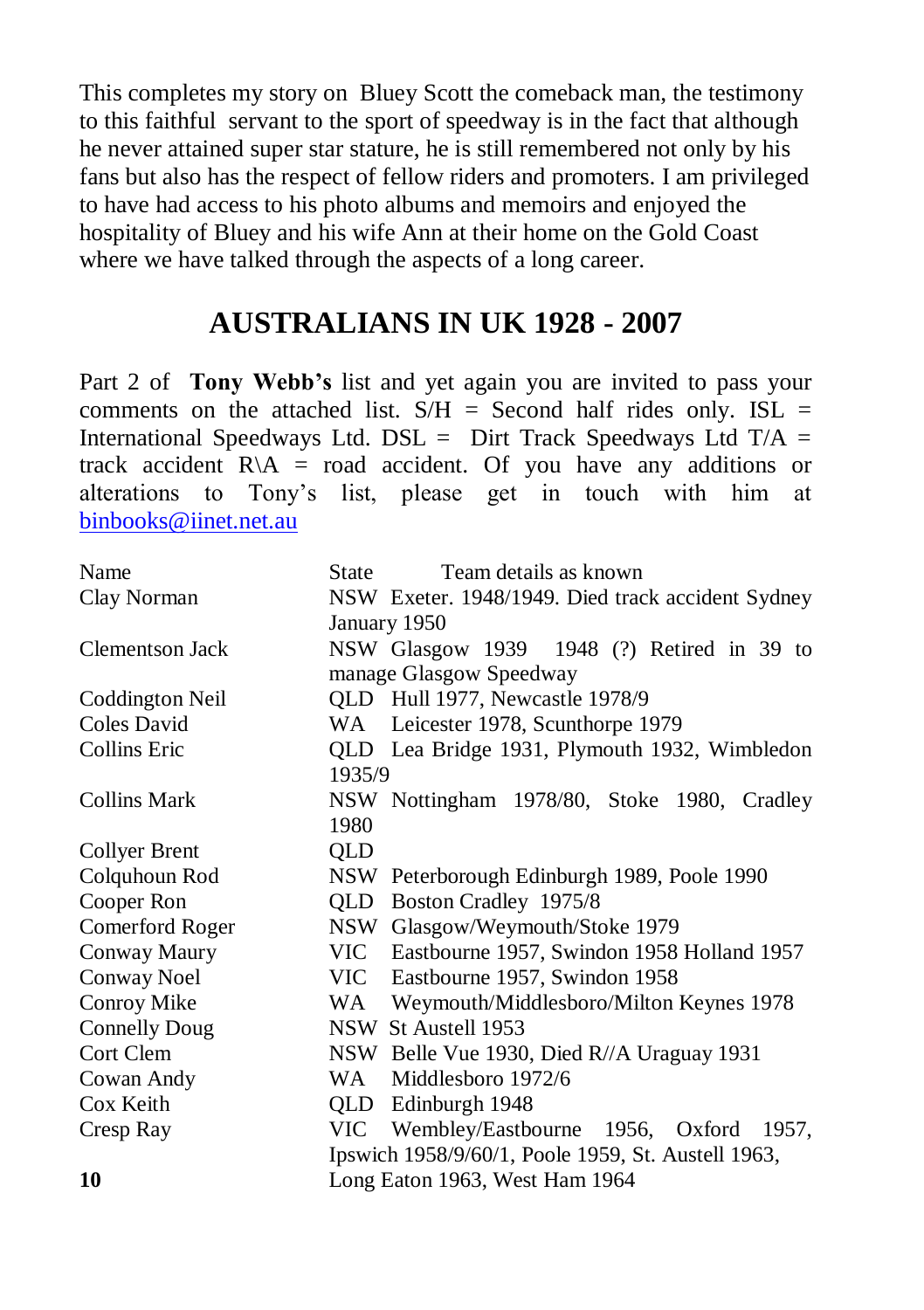Crowhurst Jim NSW / West Ham 1968 Glasgow/Canterbury Croxon Bruce NSW Southamton/Ringwood 1953 Crump Phil VIC Crewe 1971/2, Kings Lynn 1972/3, Newport 1974/6, Bristol 1977/8, Swindon 1979/86 Crump Jason QLD Origin Bristol UK Peterboro 1992/6, Belle Vue 2006, Poole 1994/5, Curtis Geoff NSW Crewe 1972, Reading 1974 Did track accident Sydney 1972 Datsun Charlie WA DTS, 1929, West Ham 1931 Davie Tom **QLD** Paisley Davies Dene SA West Ham 1970 Romford 1971, Reading Davies Stephen NSW Kings Lyn 1991/2, Peterboro 1991 Dean Paddy NSW 1928. Rode first West Ham meeting 28/7/1928 Ply 1931 Denton Harry SA Brafield 1960 Day Ricky NSW Birmingham 1972 Dolan Frank NSW Harringay 1939, Harringay 1947/8 Doolan Kevin VIC Berwick 2002, Glasgow 2003, Kings Lynn 2006, Eastbourne 2006, Poole 2007 Dole Rob NSW Oxford 1978 Dole Ray NSW Exeter/Poole 1985 Doyle Glen WA Long Eaton 1986/7, Bradford 1988, Kings Lynn 1993, Eastbourne Doyle Jason WA IOW 2006, Peterboro 2006, Poole 2007 Duckett Frank SA DTS 1929, West Ham 1929 Duggan Ray NSW Harringay 1947/9 Died track accident Sydney January 1950 Duggan Vic NSW Wimbledon 1939, Harringay 1947/9 Died Tin Can Bay QLD 2007 Dykes Peter QLD Originally NZ Glasgow 1952 Eather Roy VIC Exeter 1953, Killed Exeter 26/3/53 Eaves Jack VIC 1953 arrived Orantes Edgar Bruce NSW Romford 1971 Edwards Dave Middlesboro 1990 Ellinor Billy NSW Glasgow 1928 England Frank QLD Oxford s/h 1978 Etheridge Darren Coventry 1990 Evans Ernie VIC Sheffield 1933, New Cross 1938, Sheffield 1939 Ezergallus Kailis SA Rye House 2007 Fagg Jamie NT Rye House 1989 Farrell Mike QLD Exeter 1975/6/7/8, Leicester 1978 Fiora Mark SA Scunthorpe 81, Edinburgh 82/4, Middlesboro **11** 85, Long Eaton 86/7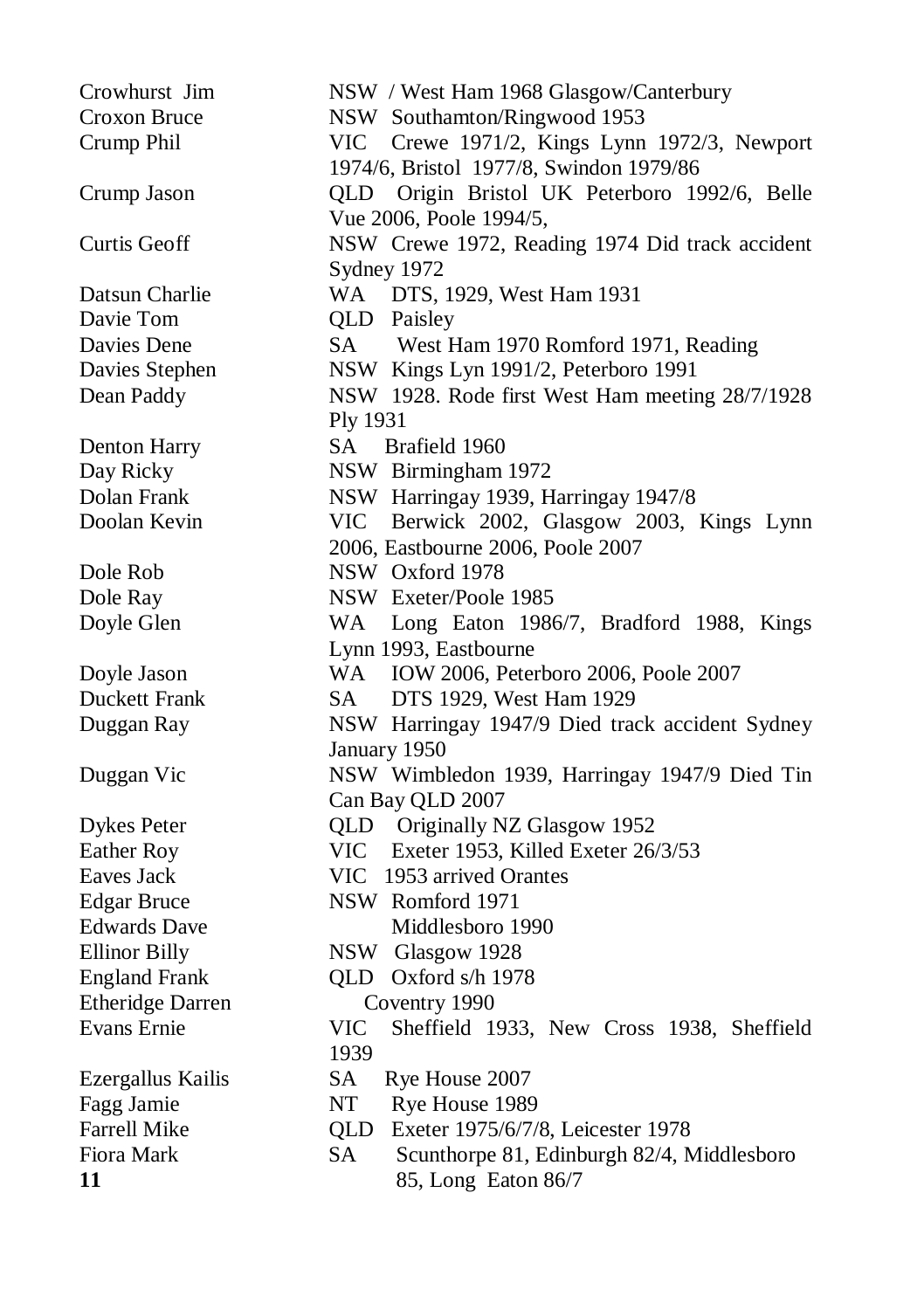Foote Bernie **QLD** Paisley 1976 Foote Russel **OLD** Paisley 1976 Foot Davie QLD Paisley 1976, Berwick 1978 Flood Gary **VIC** Crewe Forrest Wayne NSW Kings Lynn 1974 Franklyn Eric WA Yarmouth 1954 Freeman Wayne Exeter 1990 Fynn Huck NSW Wimbledon 1949. Lives UK Galloway Billy NSW DSL 1928/29 Galvin Stafford Leicester 1990 Garland "Gruff" Cecil NSW Glasgow 1939, 1946/7, Ashfield 1948 Garard Tony NSW Newport 1977, Canterbury/Bristol/Crayford 1978 Gardener Bruce NSW Walthamstow 1950/1 Gates Jackie NSW Wembley 1949, Harringay 1950, Ashfield 1951 St. Austell 1953 Plymouth 1954 Gathercole Cory NSW Swindon 2007 Isle of Wight 08 Gavros Dennis SA Halifax 1965/68 Geddes Hughie MSW Exeter 1948/9/50/1, Cardiff 1952/3, Exeter 1954. Died NSW 2006 Age 87 Geran Jack VIC Exeter 1952/3/4, Poole 1956, Leicester 1 956/7/8/9/60, Oxford 1963/4. World Final 1957/8 Gorman Jack NSW Groves Darren QLD Kings Lynn 1998, Berwick 1999 Gray Charlie SA Manchester 1929 Gray Kerry **QLD** Rye House 1985 Greenlagh Harry WA Liverpool 1960 Gressor Clive MSW Second halves 1953 travelled Strathnaver Motherwell 1950 Grosskruetz Max QLD Belle Vue 1932/3/4/5/6/, Norwich 1938/9, Odsal 1947/8 Guasco Gordon NSW Sunderland 1964, Wolverhampton1964/5/6, Poole 1968/70 Died Sydney 1971 Gugliemi Gary NSW Boston 1978, Coventry 1979/80/1/2/3 (AKA Gary Williams) Gurtner Keith NSW Exeter 1948, Newcastle/Odsal 1948, Ashfield 1949/50/1, Motherwell 1952/3, Edinburgh 1952, West Ham 1953/54 Gyles Owen NSW 1948 rode Brisbane 1946/7 Hamnett Dave Hackney 1990 Harding Merv SA Ashfield 1948/51, New Cross 1952/3 Harding Trevor WA Kings Lynn 2006-7, Somerset, Eastbourne, Ipswich **14** Harris Bill NSW Tamworth 1947/8, Long Eaton 1952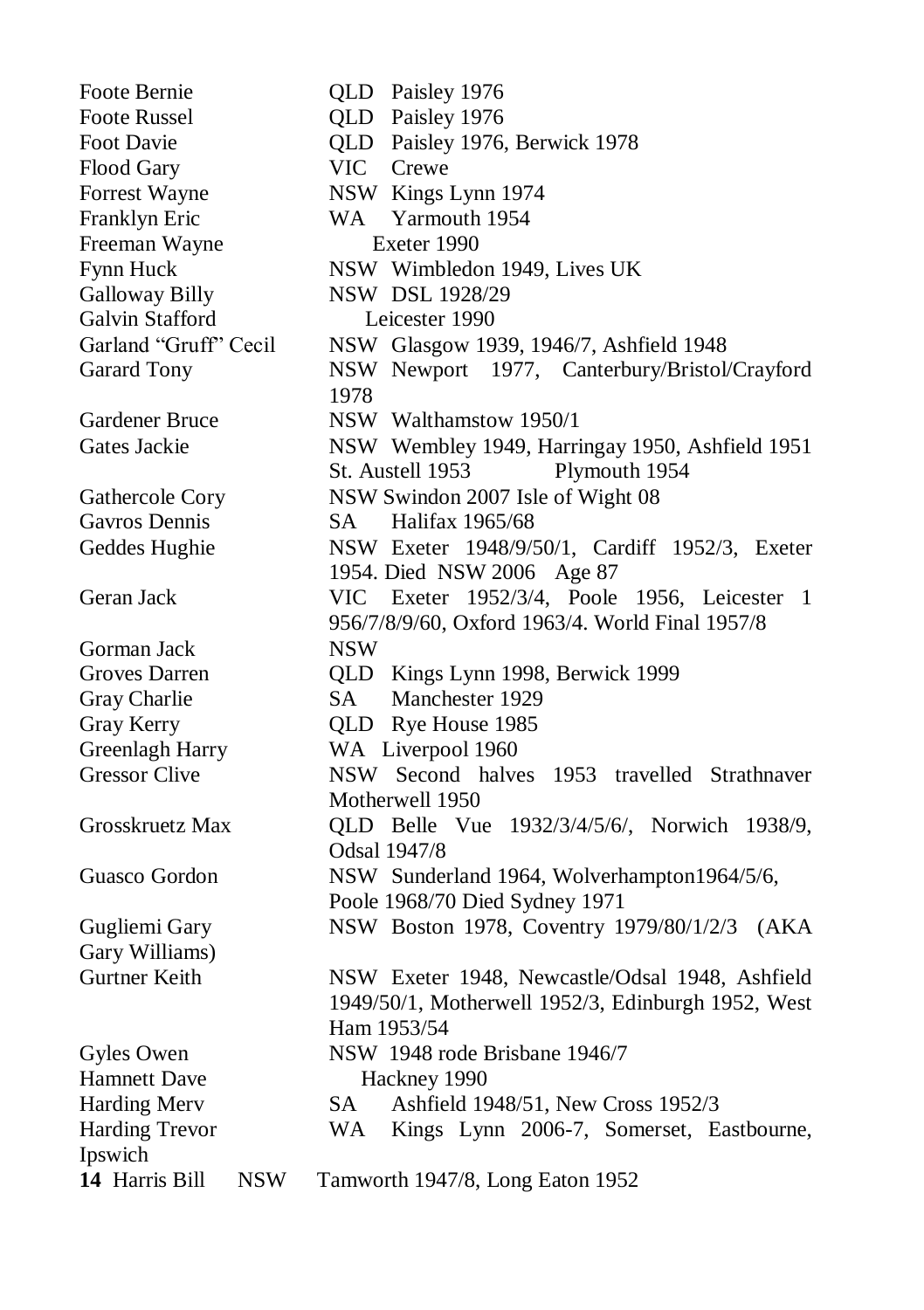## **Ron Johnson Remembered**

**Vic Vanni**, who spotted the Speedway lino print we featured a while ago, recalls Ron Johnson"s spell at Ashfield (further info from Vic on 0141 649 9448.)

We've read often enough accounts of the sad decline of Ron Johnson following his skull fracture in 1949. Various writers have described how he rode in numerous matches without scoring a point, and often ended up being beaten by raw novices. However, less is known about his spell with Glasgow Ashfield in 1951 when riding as reserve, Ron didn"t do too badly. He made his Ashfield debut on 14 August and his last on 9 October. During this spell he rode in eleven home matches [6 matches for 6 paid 7 points Eds] and had 21 rides and scored 32 points plus 2 bonus points. This gave him a home average of 6.44. In these rides he had 8 wins, 2 seconds, 4 thirds and 7 unplaced. All his home meetings were in the National League Division 2.

Ron beat some notable riders including Joe Crowther, Bob Fletcher and Johnny Reason, and, although he was a shadow of his former self, he could still get out of the starts. As I recall all his points were scored from the tapes. Even so, he could still be quick and in a match against Motherwell on 21 August he had the fourth fastest time in heat 12.

# **Standard of Meetings**

**Graeme Frost** has sent the following: It would sometimes appear that Speedway promoters are also indifferent as to the quality of the fare they provide for their patrons at odd times. Due to an extra-ordinary number of injuries during the past season, most promoters were forced to make do with local riders when "big names" were billed to appear, and we are sure that they were just as disappointed as their supporters when injuries upset their programmes. But the fact must be faced that the public will not turn out in force for uninteresting local meetings. Nor are the public so interested in fast times. They want to see close finishes and skilled riding. This can be done by a more even distribution of "crack" visiting riders to tracks throughout New Zealand, and a reversion to "dirt" tracks which provide for skill in broadsiding rather than the "slick" tracks which permit of higher speeds but less sliding. The thrills of Speedway come on the bends in much higher degree than on the finishing straight. The public like the thrills and the excitement and promoters and riders alike fall down **15**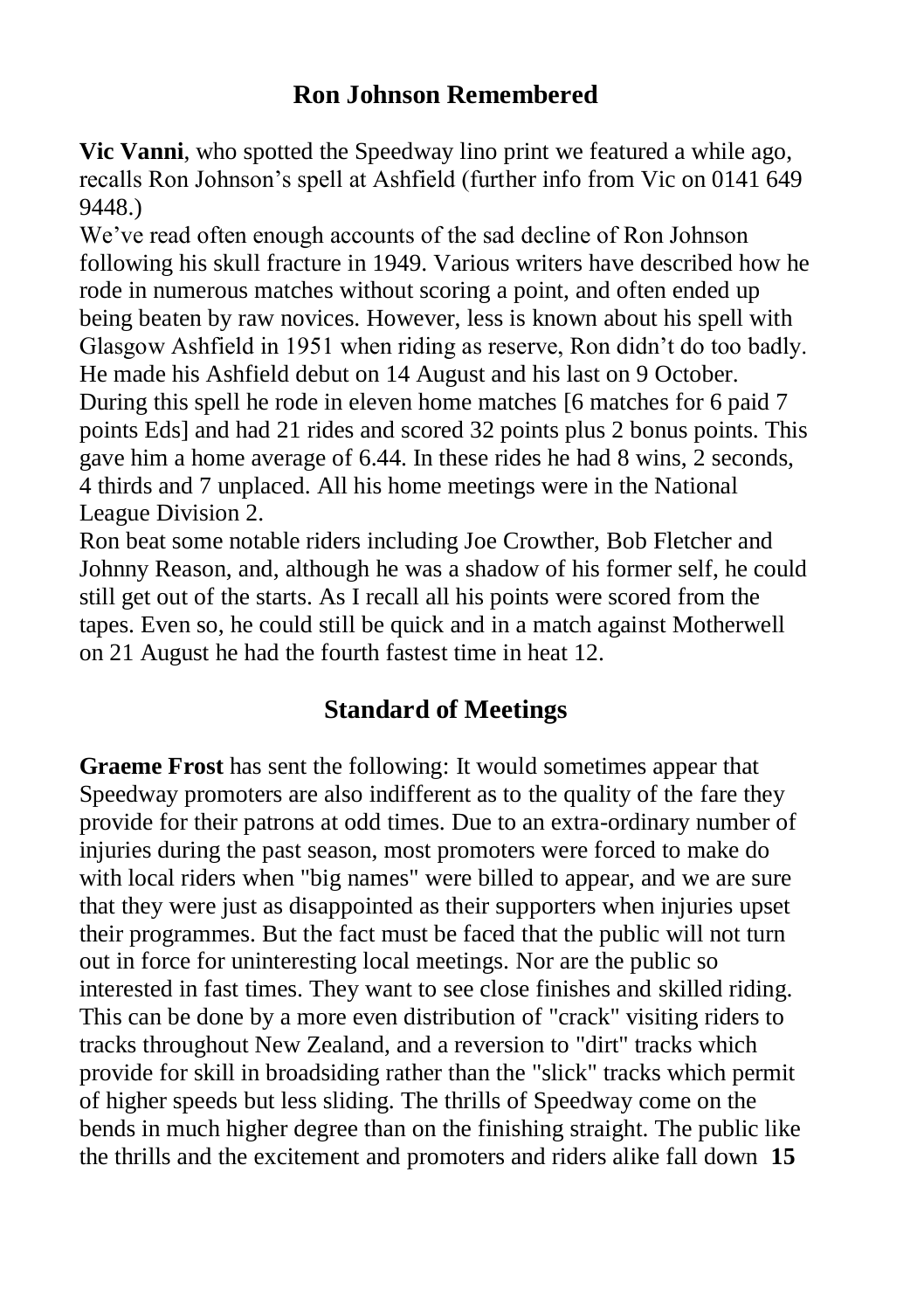when these are not forthcoming. Both are providing a show which the public pay to see, and when the show falls short of what the public hope for, they just stop coming.

We understand that Norman Parker will select a team of English riders to visit New Zealand next season. We feel sure that this is the right thing to do. He is fully alive to the points we have raised, and he will select his team with just those points in mind. We sincerely feel that with the right kind of publicity, the proper selection of overseas riders, and a return to the "dirt" type of track, our Speedway sport will be given a new lease of life which will provide many pleasant hours for the thousands of its supporters in this country.

Source: Frank Ridding (Editor), The Speedway Times (NZ) 11 April 1952

## **Bits about Barnet**

We have **Barry Stephenson** from Workington way for this interesting item:

One of the most interesting programmes in my collection is that from High Beech and dated 2 May 1937. The cover carries the legends "Ninth Racing Season' and 'Eighty-Eighth Meeting'. This suggests that High Beech had been running nine years and were cumulatively numbering their programmes.

The editorial dissuades us of that theory. I retype the editorial as follows – *Many of you here today - staunch supporters of Barnet Speedway during the past eight seasons – will share the Club's regret that it was not possible to obtain a new lease of the ground adjacent to the Barnet By-Pass where no less than eighty seven successful meetings had been held. Efforts to secure suitable alternative ground in approximately the same locality were futile, and so we had to move – lock, stock and barrel – to High Beech, the birthplace of Speedway Racing in England.* 

*It is hoped you will enjoy the sport in the new surroundings, and it will continue to be the aim of the Club to present amateur speedway racing in the best possible manner.*

*The North London Motor Club which organisation will be presenting meetings at High Beech this season, was founded in 1920. The Club has been foremost in all the many phases of motor and motor cycling sport for many years, and it was responsible for the establishment of speedway racing in England – at Stamford Bridge – in 1928.*

*In the following year Stamford Bridge was handed over to a commercial*  **16** *concern, and the Club then laid out the first permanent Grass Track*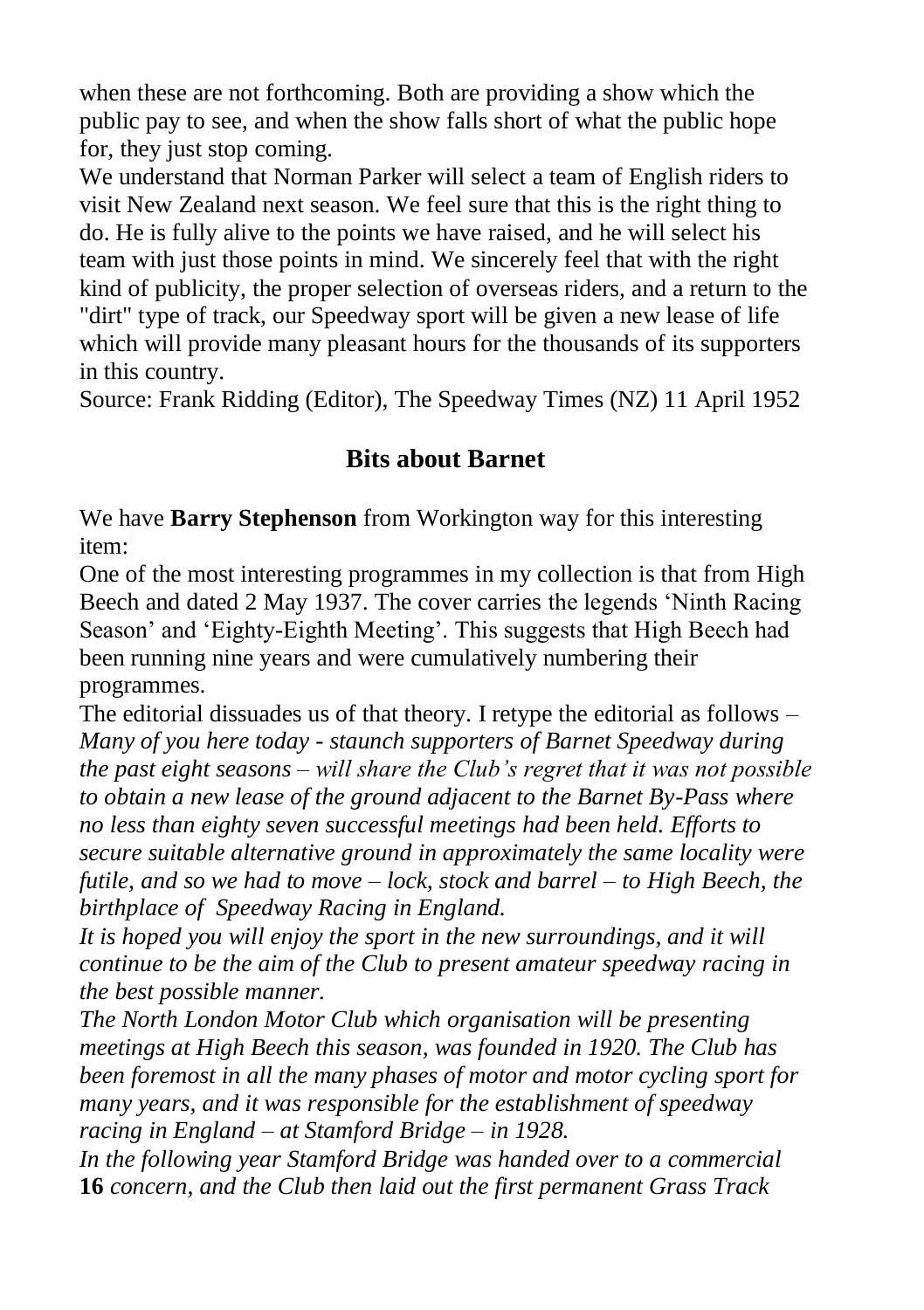*for amateur clubmen at Barnet. Gradually the grass circuit was transformed into a cinder track, and meetings at Barnet Speedway have been held at regular intervals since 1929.*

*Now the Club brings the sport to the borders of Essex and Herts, where it hopes to make many new friends, not only for itself, but for the wonderful sport of speedway racing in general.* 

A very informative editorial which provides an answer to several historical loose ends. Does anyone have a list of the eighty seven meetings held at Barnet?

I have only been able to acquire one Barnet programme dated 7 June 1936 being the Eighth Season and Seventy Sixth Meeting. The programme informs us that the track was two miles north of Mill Hill off the Barnet By-Pass. The track measured 440 yards and the four lap record was held by G O"Brien with a time of 91 seconds set on the 2 June 1935.

### **Publications**

**Out of the Frying Pan: The Story of New Cross Speedway** by Norman Jacobs - Pub by Stadia from The History Press Ltd, Cirencester Road, Chalford, Stroud, Gloucestershire GL6 8PE - Price: £12.99 + p&p Another valuable instalment of London's speedway history from one of our subscribers, Norman Jacobs. The last publication on New Cross was way back in the early 1960s so this history is long overdue. The book follows the traditional format of the beginnings of the track and team in 1934 after the demise of the Crystal Palace Speedway and then season by season sections reviewing the highlights of each year; results of the teams league and cup performances and rider averages. New Cross was a tiny track, nicknamed "The Frying Pan" after its shape and saw many highs and lows during its on and off existence between 1934 and 1963. The lows being the death of the team's rising star, Tommy Farndon in 1935, (and unusually his funeral was held at the stadium) to the periods of closure and restart. The highs were the thrills of racing at such a small track (262 yards) and the affection the team and stadium was held by its legions of supporters. Norman reveals these events and the careers of many notable riders who graced New Cross Stadium like George Newton, Jack Milne (who became world champion in 1937), Ron Johnson, Geoff Pymar and Barry Briggs, plus some fascinating insights into the legendary promoter, Fred Mockford. This, plus some great track and team photos, make it an essential part of the growing speedway history library. I unfortunately was too young ever to attend speedway at New Cross but in the 1990s made a pilgrimage to **17**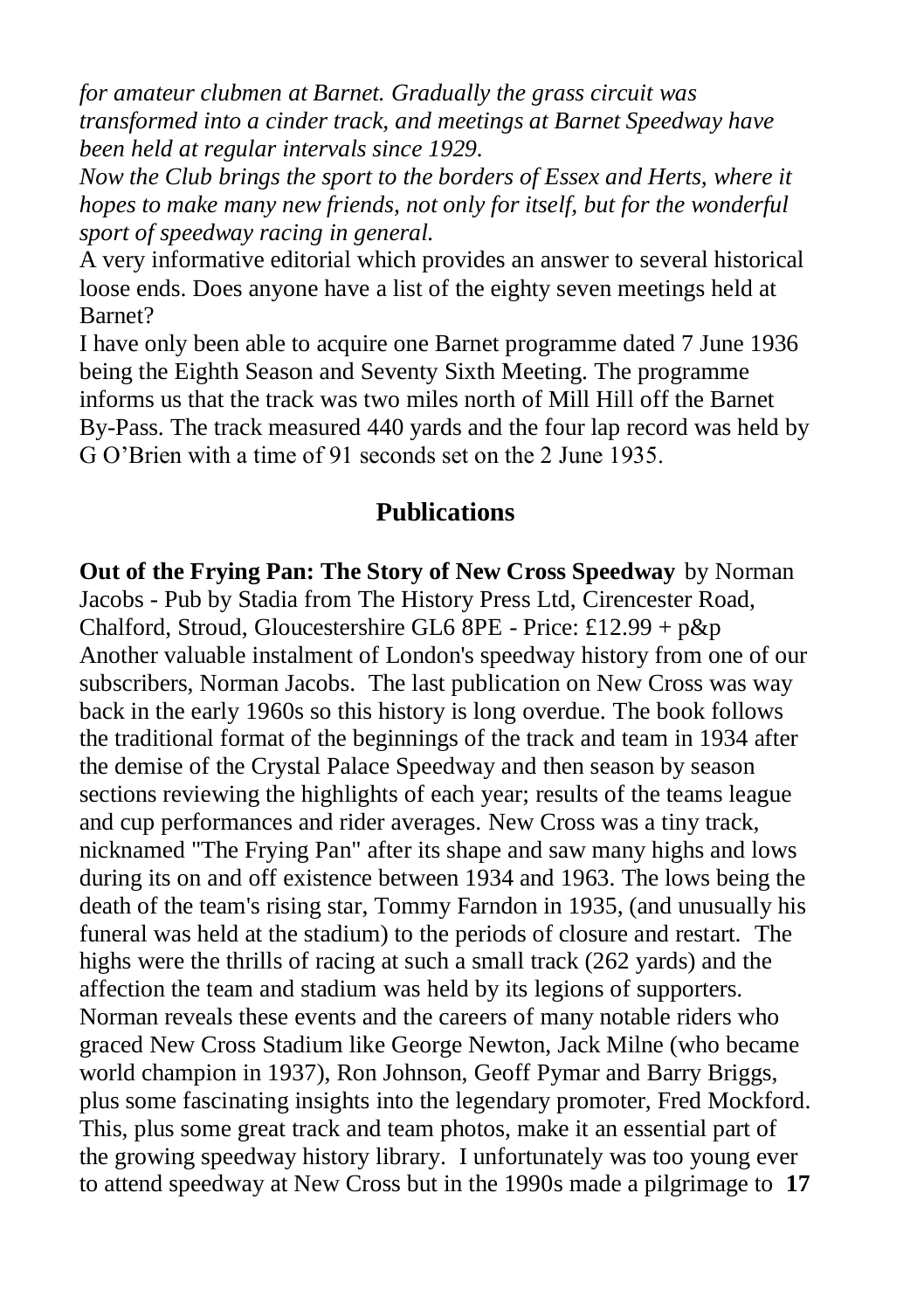the site of the long gone stadium (now a playing field and you could just make of where the banking around parts of the track were but the thing that most struck me was how small the site was, tucked away between houses and railway tracks on three sides (and the old Millwall Den football stadium site adjacent). One to buy.

Reviewed by **Graham Fraser**

# **THE SOUTHERN AREA LEAGUE 1954 – 1959 A STEP BACK IN TIME**

We have received the following from Bryan Horsnell. "As a very young lad, back in 1954, I cycled from my home in Caversham(near Reading) over to California(near Wokingham) to see the California Poppies ride in the Metropolitan( later re-named the Southern Area) League.

The following year, I volunteered to become the Concrete Starting Area 'sweeper' and remained in this role until the last meeting, at the changed name Longmoor Track, in 1956.

When the Poppies transferred over to the Tongham Stadium at Aldershot, in 1957, my other commitments prevented me attending the Saturday evening meetings and I lost touch with the California/Aldershot Poppies and the Southern Area League Speedway in general.

The recent Reunions of California riders, track staff and fans, of yesteryear, and the resurrection of the Longmoor Track's original Concrete Starting Area, has stimulated my interest, again, in the Poppies and the Southern Area League in general.

Regrettably, during the intervening 50 years, I parted with my collection of Speedway Star's, programmes, photos and other Speedway memorabilia, so I am starting from scratch, again.

I am, gradually, cobbling together details of all the SAL matches, the riders who represented the Poppies(both California & Aldershot) and even managed to unearth a few long forgotten black & white negatives of photos I took, with my trusty Kodak Brownie camera, more than 50 years ago! However, I am very keen to see ANY programmes, photos, badges, posters, tickets, or other memorabilia, connected with the Southern Area League 1954-1959(especially California Poppies 1954-57), to aid me in my research. I know, too, that some of the SAL teams (Aldershot, Brafield, California, Eastbourne, Ipswich, Ringwood, Rye House, Southern/Rayleigh Rovers and Yarmouth) and 'SAL Select' teams, rode

**18** against the Juniors/Reserves of National League teams and,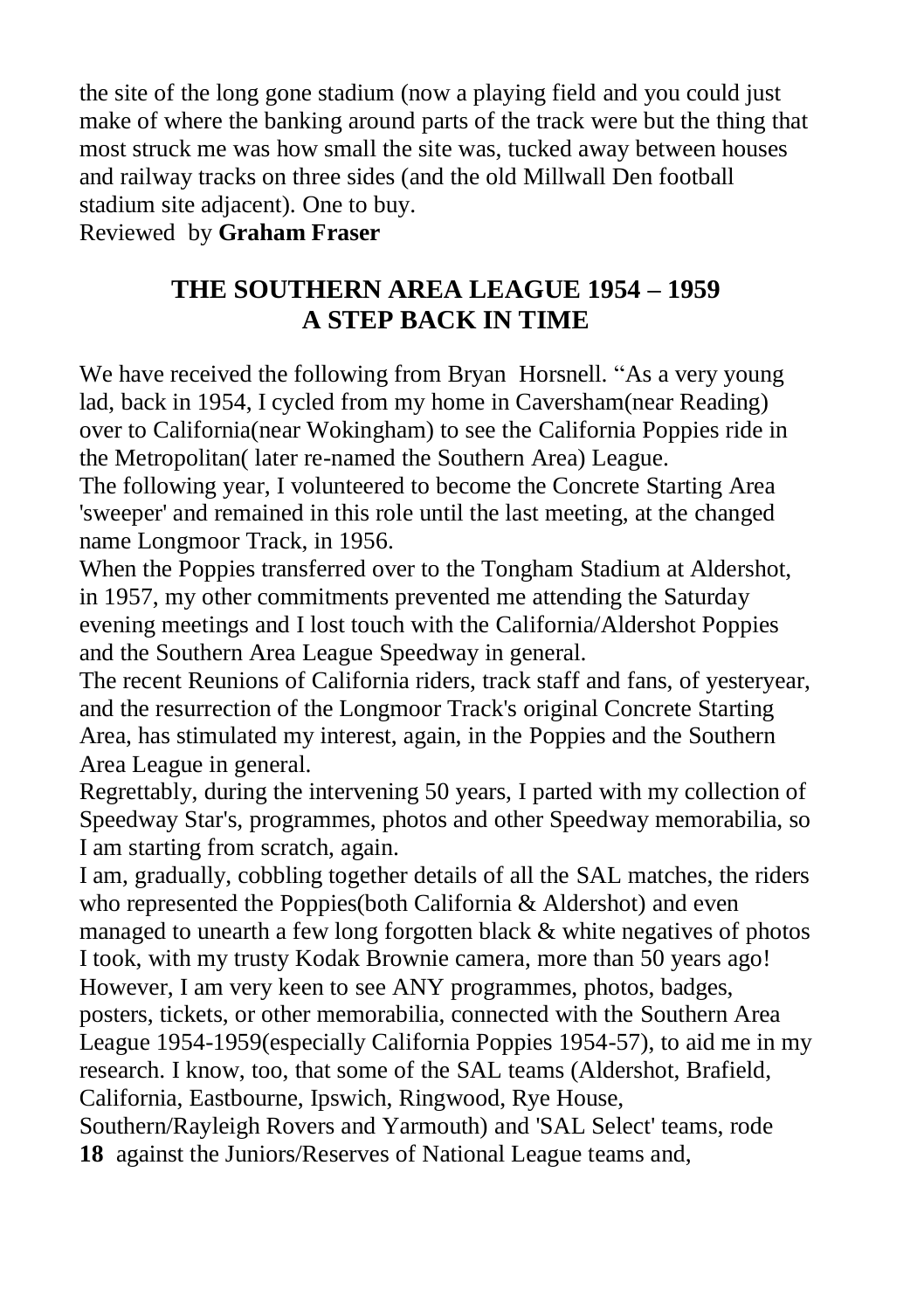sometimes 'mini' Second Half Challenges etc. Programmes and details of any such matches would be welcome, too.

If any Speedway Researcher readers have any such items/information, I would be pleased to hear from them. (Eds Some California information was given to the Visitor Centre in the 1990s.)

Incidentally, the Reading Museum are staging a Reading Racers – 40 years of Speedway in Reading Exhibition – which will also feature old California Poppies items – in the old Town Hall, Blagrave Street, Reading from 28 February until 17 May 2009. It would be well worth a visit, if you are in the area during that period.

I can be contacted by email at [beejaysocent@hotmail.com,](mailto:beejaysocent@hotmail.com) or by post at 275 Overdown Road, Tilehurst, Reading RG31 6NX.

#### **Web Words**

The web site continues to grow in the volume of contents but there is still a long way to go to gather together a complete record. Webmaster **Ron McNeil** is going to update the site on a monthly basis rather on the ad hoc approach adopted so far. The site statistics, which we look at from time to time, are interesting. They show where the visistors are located around the globe, how many "hits" the site gets each day and when they happen. We haven"t quite made the 100 hits a day yet but very close to it. **Bob Ozanne**  continues to batter on with the pre-war material while **Steve Wilkes** and **Garry Done** are still taking the lead on the period 1960 to date. As ever we could do with more help in all departments. SO if you have a computer, access to programmes and some time to spare, do get in touch with Jim or Ron in the first instance. As always we finish this update with a BIG THANKYOU to everyone who helps and we really appreciate all contributions. If you don"t have a computer there are Internet Cafes and Libraries and we feel sure you"ll enjoy your time on [www.speedwayresearcher.org.uk](http://www.speedwayresearcher.org.uk/)

### **Preston Speedway 1929-1932 Part 2: 1929 - The League & Cup Campaigns**

We continue **Graham Fraser's** history of the relatively short-lived speedway venture at Farrindon Park in Preston.

In Part 1 of this history of Preston the start on the first season, 1929, and the English Dirt Track (Northern) League and Open meeting format was quickly established. Crowds varied in numbers apparently according **19**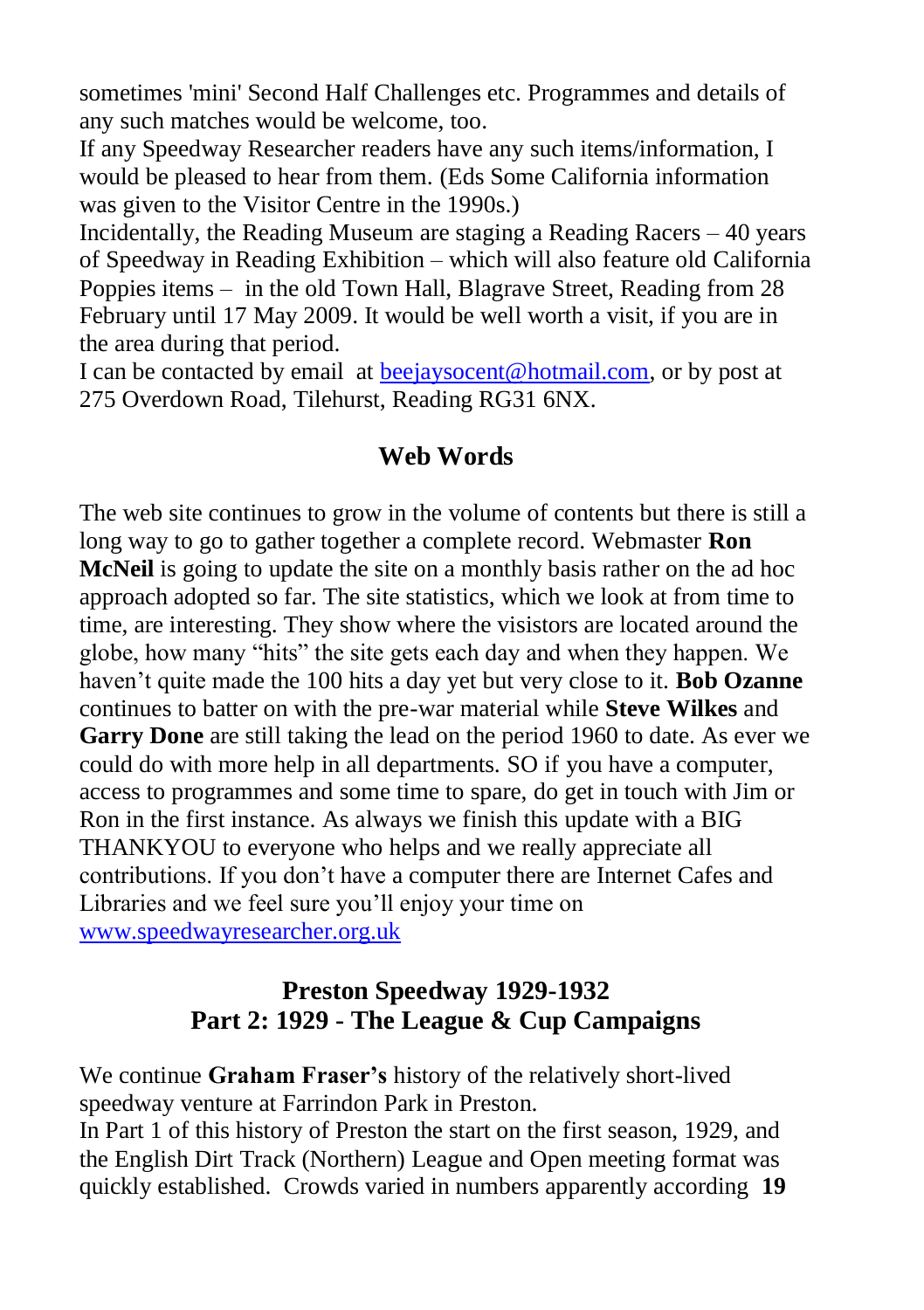to the weather and possibly the sporting public of the northern mill town found it expensive to attend two speedway meetings and then watch Preston North End FC in the English League First Division all in one week. Reports are of crowds as low as 2,000 and as high as 20,000.

After the home victory over Leeds in the opening league fixture, Preston faced their sternest test at Belle Vue whose line up included the legendary Frank Varey and the lesser known Riskit Riley. A Hyde Road crowd of 25,000 saw the Manchester giants sweep their opponents aside by 40 points to 21. A clear indication that Stern tests were to face Preston away from home in that initial season. As if to emphasise that point four days later Leeds were the league opponents at Fullerton Park and repeated the drubbing 42-21 in front of 5,000 spectators.

Respite soon followed back at Farringdon Park three days later when a strong looking Salford side faced our boys (fresh from an afternoon meeting at Burnley) and after putting up a strong early performance faded to defeat, Preston running out winners 38-24, with the Chiswell brothers taking maximums. This was a different Preston team that included newcomers Findlay McCabe and local boy John Stockdale who replaced the injured Ham Burrill. Apart from the victory it was certainly not a happy night for local fans when John Stockdale, riding in the final of the Junior Scratch Race spun at the end of the first lap fell and was run over by a following rider and despite being rushed to hospital died on arrival. There is an interesting set of press reports about the coroners inquest that followed where a verdict of accidental death was pronounced with a recommendation that fewer riders per race would reduce the risk of such accidents in future (it was common for the second half races to feature five riders per race, so large were the number of budding dirt track competitors). The event also saw two riders suffer broken fingers during the league fixture.

Now the league fixtures were coming thick and fast with sixteen teams competing in the EDT League:

Barnsley; Belle Vue; Burnley; Halifax; Hanley; Leeds; Leicester Stadium; Liverpool; Middlesbrough; Newcastle; Preston; Rochdale; Salford; Sheffield; Warrington; White City (Manchester). Hanley were soon to withdraw, Bolton folded after one meeting and Long Eaton never raced a league fixture.

Between league fixtures the Preston fans could see both their own favourites plus the cream of the northern riders and some special guests **20** appearing weekly in Open meetings.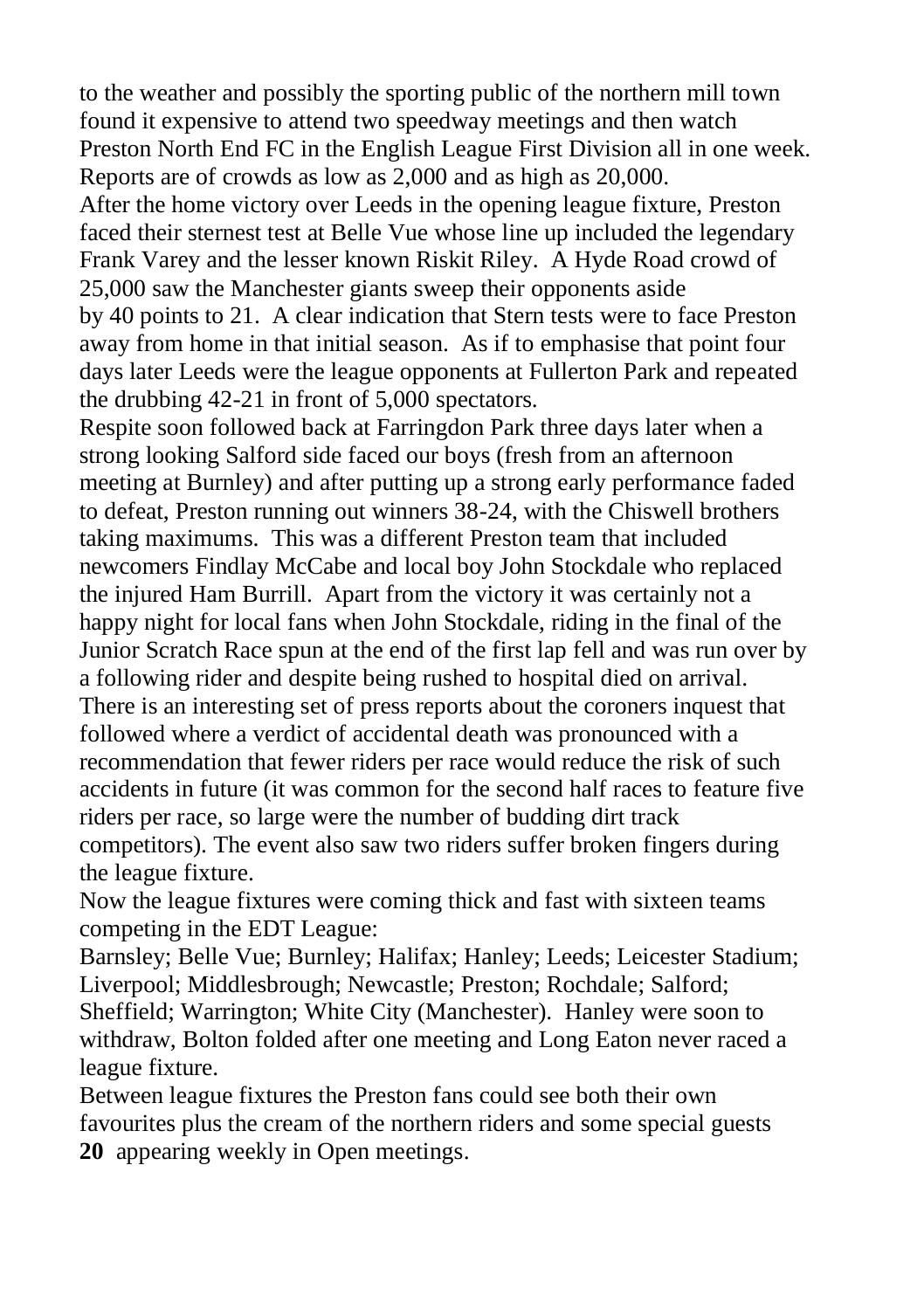At the end of May Preston had successive Saturday night home fixtures against Warrington and Middlesbrough which was to really kick start the team"s season. In part this was because of the arrival of new faces in the team who were to play a major part in the success of the Preston side. Those newcomers included Londoner Claude Rye and Northerner, Len Myerscough. In the first of these two fixtures Preston routed Warrington 47 points to 14 with no Warrington riders scoring more than four points. In contrast the crowd of 11,000 saw Ham Burrill and Jack Chiswell take 12 point maximums. A week later the feat was repeated as Middlesbrough were dispatched 46-15, again the Chiswell brothers Jack & Frank were to the fore with 12 point maximums. The team was now starting to gel as its members started to get regular places in the squad. There were normally two reserves allowed for each tem in league encounters and press reports are so incomplete that it is not possible to be certain that the reporter always realised that a reserve had been put into a heat so full heat results are almost impossible to be sure about.

Preston"s next league encounter away from home was at the Athletic Grounds, Rochdale with two changes to the normal line up, in came local boys Smoke Robinson and Jim carnie, regulars around the Farringdon Park circuit in Open meetings. Although the blue and whites (the team race jackets were blue and white halves) lost 29-33 against a strong looking Rochdale outfit led by Squib Burton) who at the time was virtually unbeatable around the Athletic Grounds) it was a much closer thing that their early away defeats.

A week later Sheffield were the visitors to Preston and a crowd of 12,000 turned out to see a solid home team performance and a regular drubbing of the opposition in home league fixtures. Sheffield were dispatched 46-16 with Frank Chiswell top scoring with 12 points and three Sheffield riders top scoring with 4, Jack Barber, Gus Platts and Scottie Cummings. Just to show that speedway could be as predictable then as now a visit to White City on June  $8<sup>th</sup>$  saw the home team turn the tables and thrash Preston 48-14 in what the Preston faithful hoped was just an off night. True, White City were a formidable side at home that season ably led by skipper, Arthur Jervis. On the same day an Open meeting was held at Farringdon Park which attracted a crowd of 10,000 and saw Frank Chiswell take Ham Burrill"s track record setting a time of 1minute

29.8 secs, knocking 0.4 off the old record. This meeting also saw Tommy Price being formally "transferred" to the Liverpool team with Preston being allowed to keep Ham Burrill and Len Myerscough in return. **21**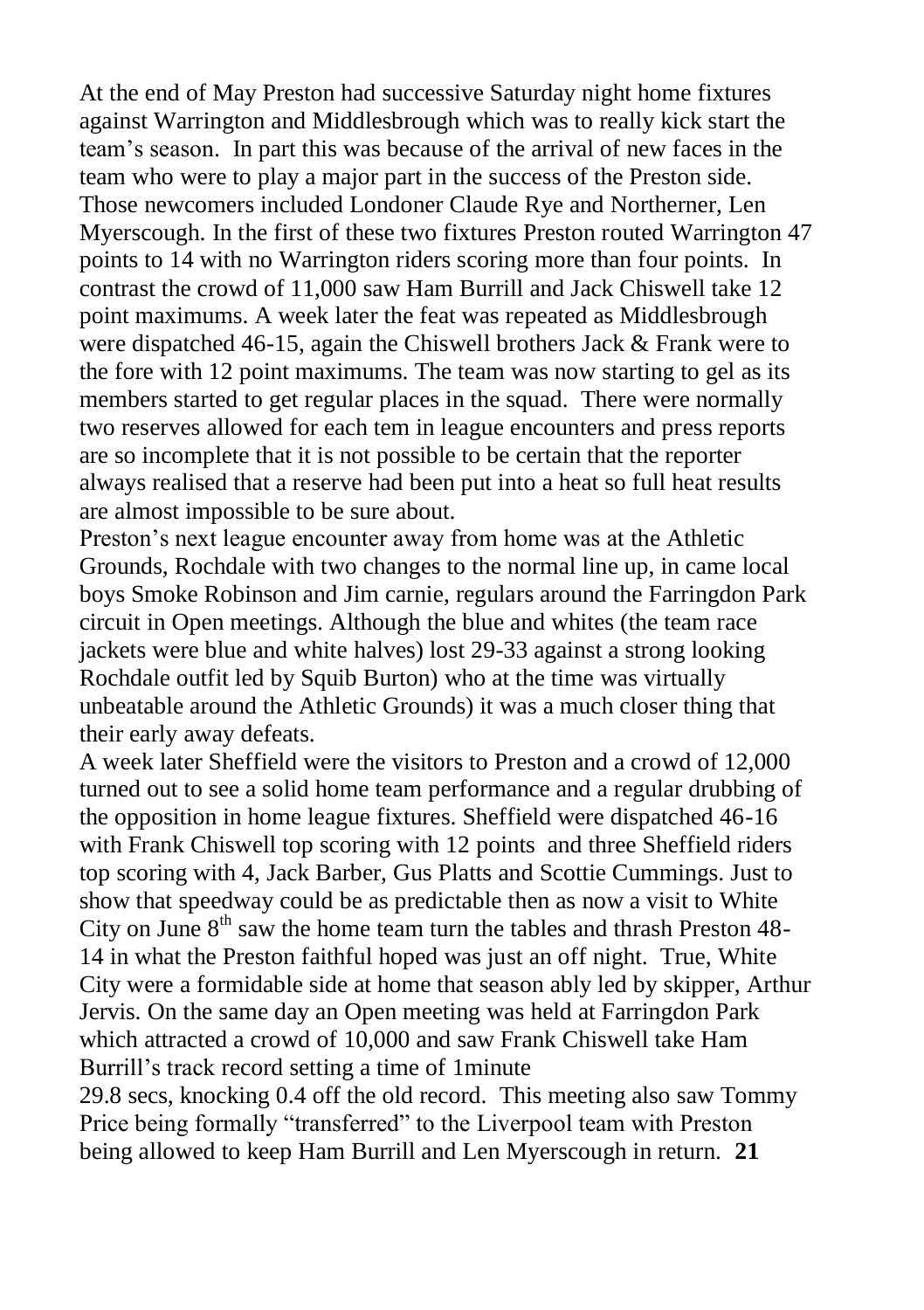There was then a three week break from league racing with twice weekly Open meetings at the Preston Track attracting big crowds of anything between 8-12,000 speedway fans. During this interlude from league racing Frank Chiswell appeared in the local papers having been fined a pound for "driving a car negligently" in the town. He ran into the back of a car stopped at a crossroads junction and it was alleged by a witness he appeared to be driving looking up into the sky instead of at the road ahead. This was reportedly his fourth conviction for minor motoring offences! The next league fixture was away at the Arpley Motordrome, Warrington, a side that a month earlier our boys had thrashed at home. Hopes were high for an away victory and so it turned out with the Preston team victorious 38-25. Press reports on the meeting are sparse but two incidents reported included W Anderton being thrown from his bike after a tyre burst in the first heat and Ham Burrill in heat 8 rode for two laps with his rear tyre and tube completely off the wheel rim but he still won the heat! The day after Preston hosted Leicester Stadium at Farringdon Park and only one opposition rider, Slider Shuttleworth, won a race for Leicester his team-mates filled a lot of the second places so that the 39-24 scoreline made the result look a lot less convincing than it was. Again the Chiswell Brothers scored heavily again with Jack picking up a 12 point max, and Frank eight and Len Myerscough picked up nine. In English Dirt Track fixtures for 1929 riders scored 4 points for a win, 2 for a second and I pint for a third place. Therefore 6-1, 5-2 and 4-3 heat results were the norm. The League table at this point had Preston placed  $4<sup>th</sup>$  on 14 points from 11 meetings, trailing leaders White City 22pts from 12, Halifax 18 from 11, and Leeds 18 from 12. Propping up the table was Hanley with 0 points from four meetings, an ominous warning for their impending demise. Things were now hotting up as big boys Belle Vue were Preston"s next opponents at home. The Preston side by now was looking fairly well established:

Ham Burrill; Crazy Hutchins; Frank Chiswell; Len Myerscough; Jack Chiswell and making his Preston debut, Joe Abbott following his move from the by now defunct Burnley.

Belle Vue lined up with Arthur Franklyn; Frank Varey; (former Preston rider) Ian Ritchings, Bob Harrison; George Hazard plus an unlisted sixth rider.

15, 000 dirt track fans saw a seesaw battle at the start with Ham Burrill, Jack Chiswell and Frank Chiswell winning heats 1, 3 and 5, in between which Belle Vue ace Frank Varey took two wins. Unfortunately for the **22** Aces Varey had little support from his team-mates and by heat 5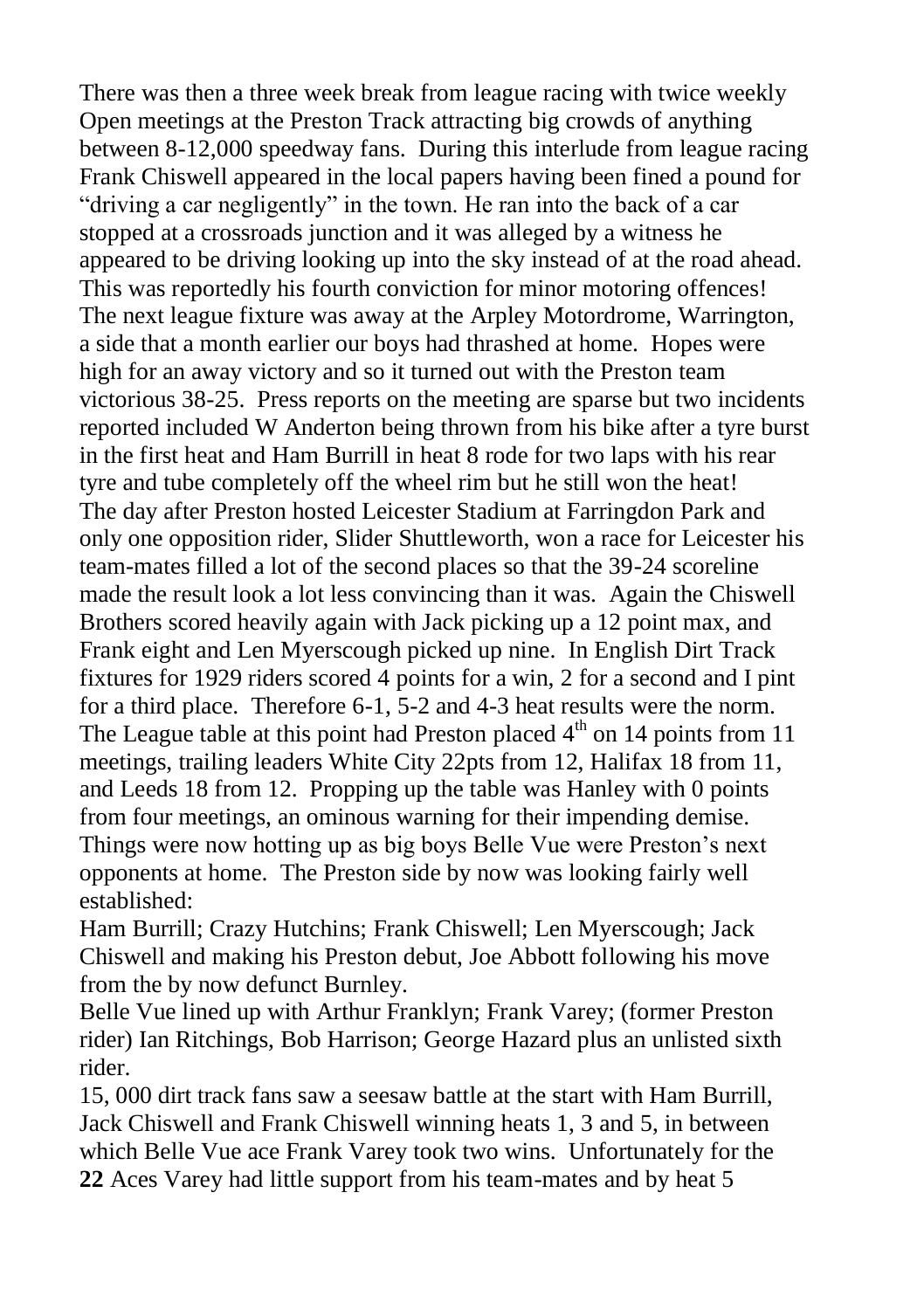Preston had pulled away to take a 23-12 lead. Over the remaining four heats the home boys pulled further way to record an impressive 42-21 victory, Burrill and Jack Chiswell top scored for Preston with 10 points each and Varey on a 12 point maximum was the only Ace to exceed 4 points.

Three days later with Claude Rue in form Joe Abbott our boys put in a fine performance after losing an opening heat 1-6 they were never behind from heat 3 and were 10 points ahead by heat six. Sheffield pulled some points back over the remaining three heats but Preston held on for a creditable 33- 30 away victory.

The Open meeting on Saturday,  $29<sup>th</sup>$  June was notable for the appearance of "lady rider" Eva Asquith who competed in the Senior Scratch competition and had three match races against Joe Abbott which she lost two races to one.

Next up in the league for Preston were Salford at the Albion Speedway for a Monday night return fixture eager to avenge a 38-24 defeat at Preston earlier in the season. In an enthralling meeting Preston narrowly lost heat 1, pulled level in heat 2, dropped behind over the next two heats when it was 17-12 to the homesters. Gradually Preston pulled ahead by one or two points over the next three heats and by the penultimate heat they managed a 5-2 win to put them 30-26 ahead going into the final heat. In heat 9 nerves were frayed when Jack Chiswell fell leaving Ham Burrill to chase leader A J Ward for a second place that gave Preston the win by one point 32-31. The local Salford newspaper in its report glossed over the team defeat, hardly mentioning it, but covering the second half racing with several column inches!

Three days later on 4<sup>th</sup> July Preston visited a wet and rainy Leicester Stadium and despite leading by heat two and keeping the match to within two points by the final heat our boys could not hold on losing a last heat 5- 2 and the match 34-29. Top scorers were Syd Jackson & Billy Elmore with 12 point maximums for the home team and Ham Burrill with 8 points from his three races.

By early July the league table looked like this:

White City (Manchester) 28 points from 15 meetings; Leeds 22 points from 14; Preston 22 from 16; Halifax 18 from 14; Rochdale 14 from 14; Sheffield 12 from 12; Belle Vue 10 from 9; Warrington 10 from 16; Burnley 8 from 5; Newcastle 8 from 8; Salford 8 from 16; Barnsley 8 from 14; Leicester Stadium 6 from 8; Middlesbrough 6 from 14; Liverpool 4 from 5 and still bottom, Hanley 0 from 5. **23**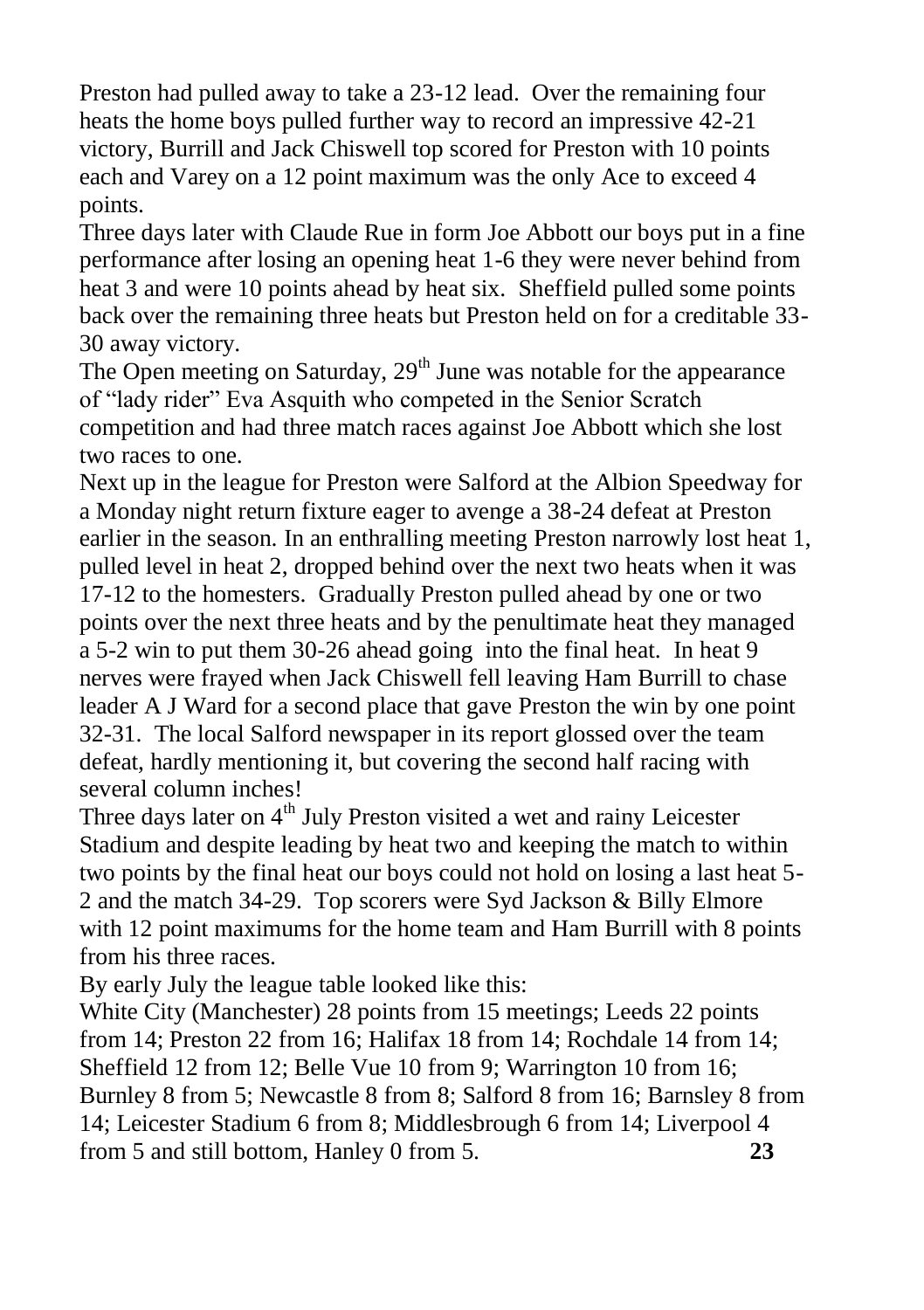their EDT League seasons had hardly started whereas for teams like Preston they were already half way through their league season. This was to become the pattern right up to the seasons end.

Next up for Preston were Halifax who were chasing down their necks in the league table. Star men for the Tykes were George Reynard and Dusty Haigh, backed up by Bert Clayton, Frank Smith and Geoff Kilburn. In what the Lancashire Daily Post described as "the keenest struggle they (Preston) have had yet in a league match", Halifax surprised the homesters with an opening 5-2 heat win. Scores were level by heat two bit a narrow 4-3 in heat three saw the visitors edge ahead. Preston must have thought their 6-1 advantage in heat 4 thanks to Ham Burrill and Jack Lund would see the match start to swing their way but 4-3 advantages to the visitors thanks to Reynard and Haigh wins chipped away at Preston"s slender lead and by heat 7 the home boys were only one point ahead at 25 to 24, Reynard was going so well that he broke the track record in heats 5 and 7. Unfortunately by then he had run out of rides and therefore it was down to Haigh and the rest of the team to sustain the visitor's momentum in the final two heats for an unlikely win. Joe Abbott held off a determined challenge from Dusty Haigh in heat 8, hugging the vital inside line from the gate for a home 5-2 and a 30-26 advantage going into the final heat. Let me conclude this meeting by quoting again the Post newspaper report: "The start of the last race was sensational. The visitors required first and second places to win. At the first corner Myerscough shot ahead at great speed and Frank Smith fell and collided with Frank Chiswell. Myerscough kept his lead and Chiswell remounted to finish third. It was the closest match yet seen at Preston and by their victory Preston have gained on one of their closest rivals" Final result was 35-28 against a Halifax side that was to figure large at the end of the 1929 season. To Be Continued

**Sorry for the delay in sending out this edition. Deadline for items for next edition is 30th April 2009 Web Master: Ron McNeil www.speedwayresearcher.org.uk Contact a[t info@speedwayresearcher.org.uk](mailto:info@speedwayresearcher.org.uk) Or jjh1950@blueyonder.co.uk The Speedway Researcher is edited and published by: Graham Fraser Jim Henry 7b Bruce Street, 90 Greenend Gardens, Stirling, FK8 1PD Edinburgh, EH17 7QH 24 Tel : 01786 471992 Tel : 0131 664 7185**